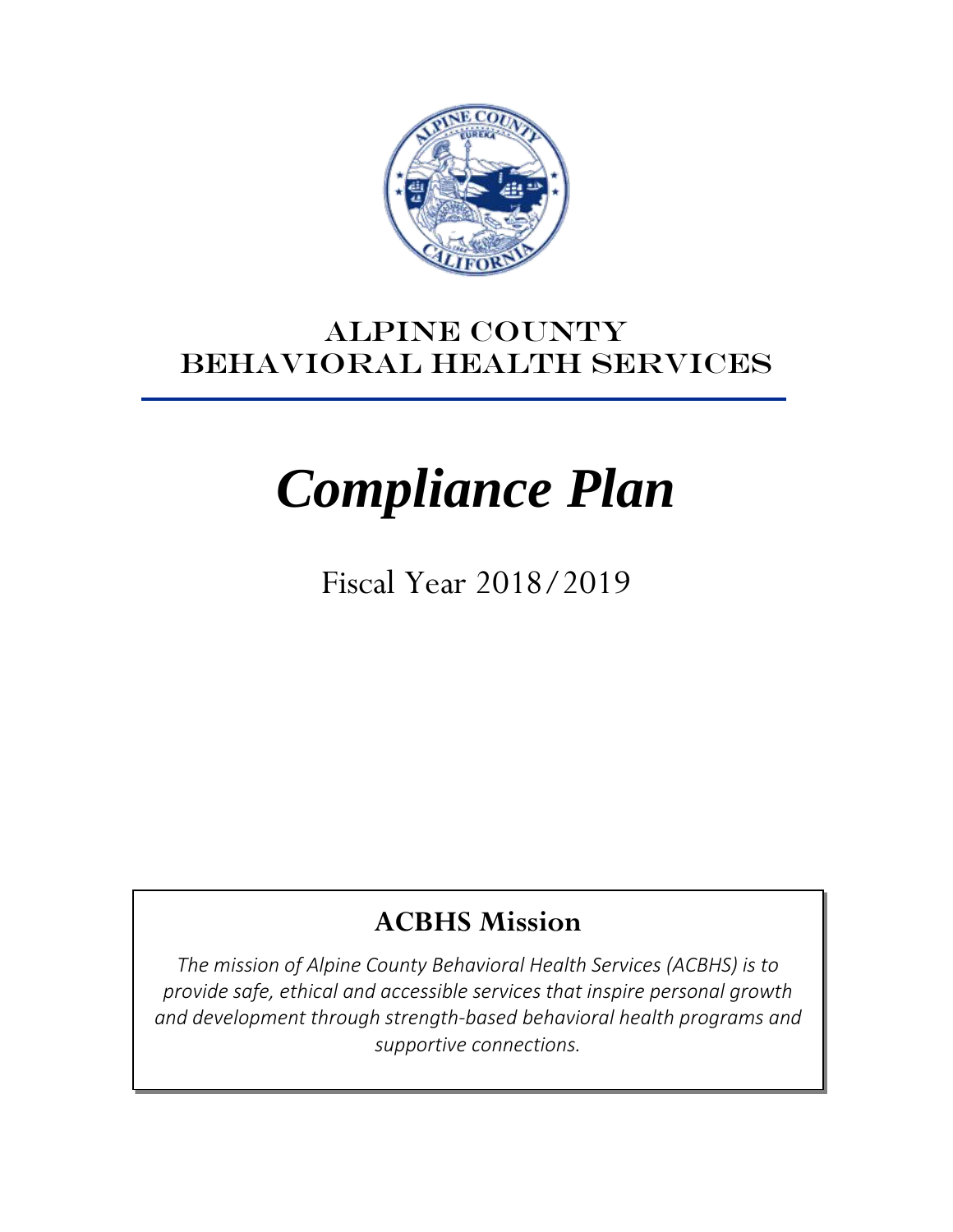# **Introduction**

Alpine County Behavioral Health Services (ACBHS) is committed to comply with all applicable federal and state standards of professionalism, conduct, and integrity, and has created this Compliance Plan toward that effort. Compliance Plans are designed to establish a culture within the behavioral health system that promotes prevention, detection, and resolution of conduct that do not conform to federal and state law, and ethical business practices.

#### *Mission Statement*

The ACBHS mission is to provide safe, ethical and accessible services that inspire personal growth and development through strength-based behavioral health programs and supportive connections. To accomplish this goal, services must be delivered in the least restrictive, most accessible environment within a coordinated system of care that is respectful of a person's family, language, heritage, and culture. Services must also be provided in an ethical and honest manner.

As ACBHS pursues this mission, each employee is expected to conduct his or her work with the highest standards of ethics and integrity. Each employee will conduct all business activities in an ethical and law-abiding fashion. Each employee will maintain a service culture that builds and promotes the awareness of compliance. Our commitment to compliance includes:

- Establishing program oversight by designating a Compliance Officer and implementing a regulatory Compliance Committee to monitor compliance efforts and enforce practice standards;
- Implementing compliance, practice, and documentation standards through the development of written standards and procedures;
- Conducting appropriate training and education on practice standards and procedures regarding applicable laws, regulations, and policies;
- Conducting internal monitoring and auditing through the performance of periodic audits to ensure that we do not fail in our efforts to adhere to all applicable state and federal laws and regulations;
- Developing effective lines of communication between the Compliance Officer and ACBHS staff for reporting suspected fraud, waste, and abuse;
- Establishing mechanisms to investigate, discipline, and correct non-compliance and respond appropriately to detected violations through the investigation of allegations and the disclosure of incidents to appropriate government entities; and
- Enforcing disciplinary standards through well-publicized guidelines.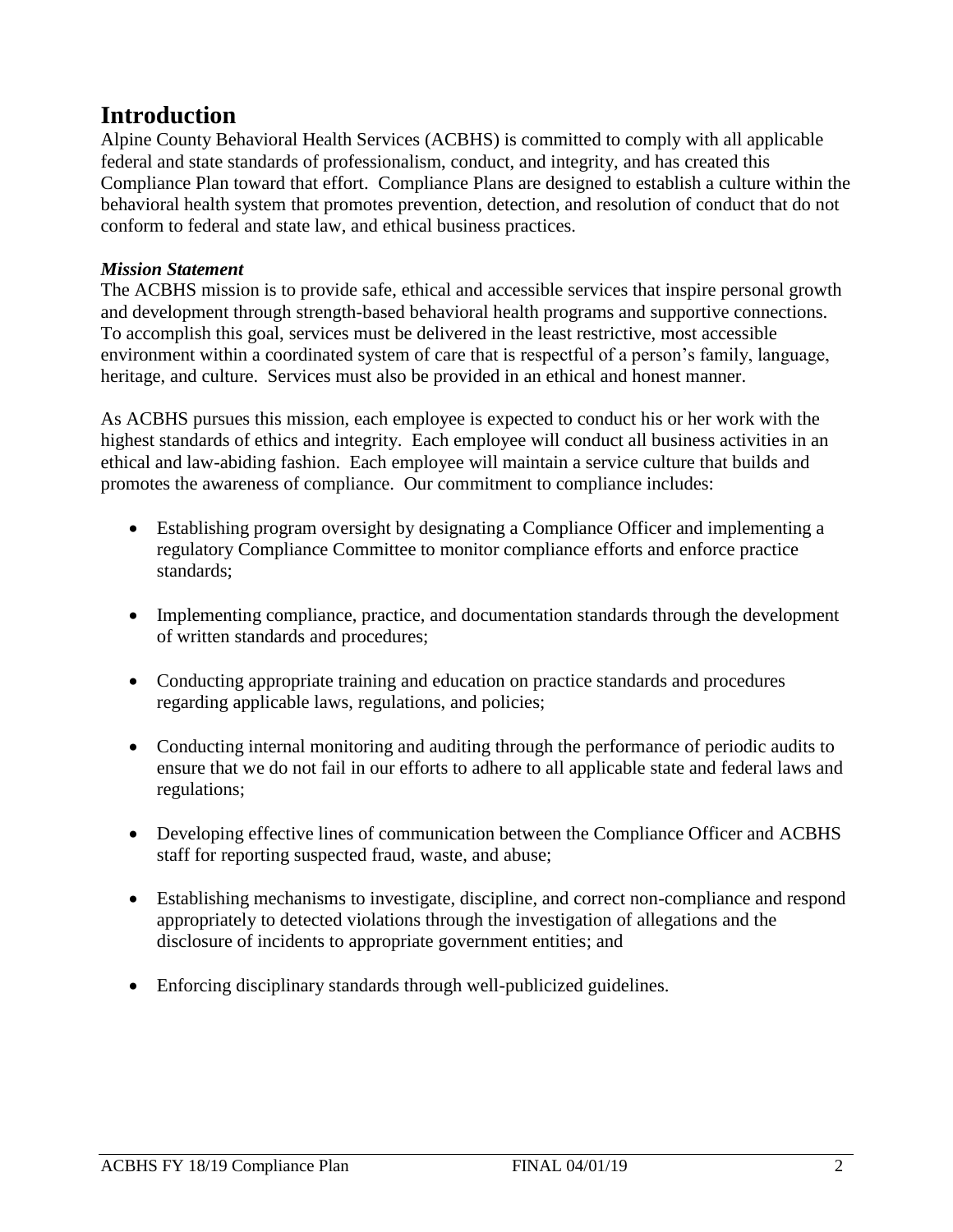# **Legally-Mandated Compliance Activities**

#### *Office of Inspector General (OIG), U.S. Department of Health and Human Services*

The creation of compliance program guidance is a major initiative of the OIG in its effort to engage the private health care community in preventing the submission of erroneous claims and in combating fraudulent conduct. The OIG has developed and issued compliance program guidance directed at a variety of segments in the health care industry. The development of these types of compliance program guidance is based on our belief that a health care provider can use internal controls to more efficiently monitor adherence to applicable statutes, regulations, and program requirements. (Federal Register/Vol. 65, No. 194, October 5, 2000) https://oig.hhs.gov/

#### *ACBHS Compliance Program and Regulatory Compliance Committee*

The ACBHS Compliance Plan Program is monitored in accordance with this document and the ACBHS Code of Ethics.

The successful implementation and maintenance of the ACBHS Compliance Program depends on the efforts and support of all ACBHS staff and administrators. As a very small behavioral health program, staff wear "many hats." To guide compliance efforts, ACBHS has appointed a Quality Improvement (QI)/Compliance Officer.

In coordination with the functions performed by the QI/Compliance Officer, a regulatory Compliance Committee was formed to oversee and monitor the Compliance Program. In this very small county, this regulatory Compliance Committee is a function of the Quality Improvement Committee (QIC) and is referred to as the "QIC" throughout this document. The QIC works in coordination with the Leadership Team and ad hoc team(s) assigned to design and implement system improvement projects, to review departmental procedures and to detect potential and actual violations.

# *ACBHS Code of Ethics*

In an effort to clearly define the expectations of department staff, ACBHS has developed a written Code of Ethics, which has been approved by the ACBHS Compliance Committee.

- As a standard component of new staff orientation, new hires receive the Code of Ethics.
	- o The new staff member is required to sign an affirmation that they have received and reviewed the Code of Ethics. This affirmation is maintained in the personnel file of each employee.
- Annually, each existing staff member is given a copy of the Code of Ethics.
	- o Staff are required to sign an affirmation that they have received and read a copy of the Code of Ethics. This affirmation is maintained in the personnel file of each employee.

# *Statement of Policy on Ethical Practices*

ACBHS expects that all personnel will conduct themselves in a manner consistent with the highest professional standards and the ethical codes of their profession. ACBHS places great importance on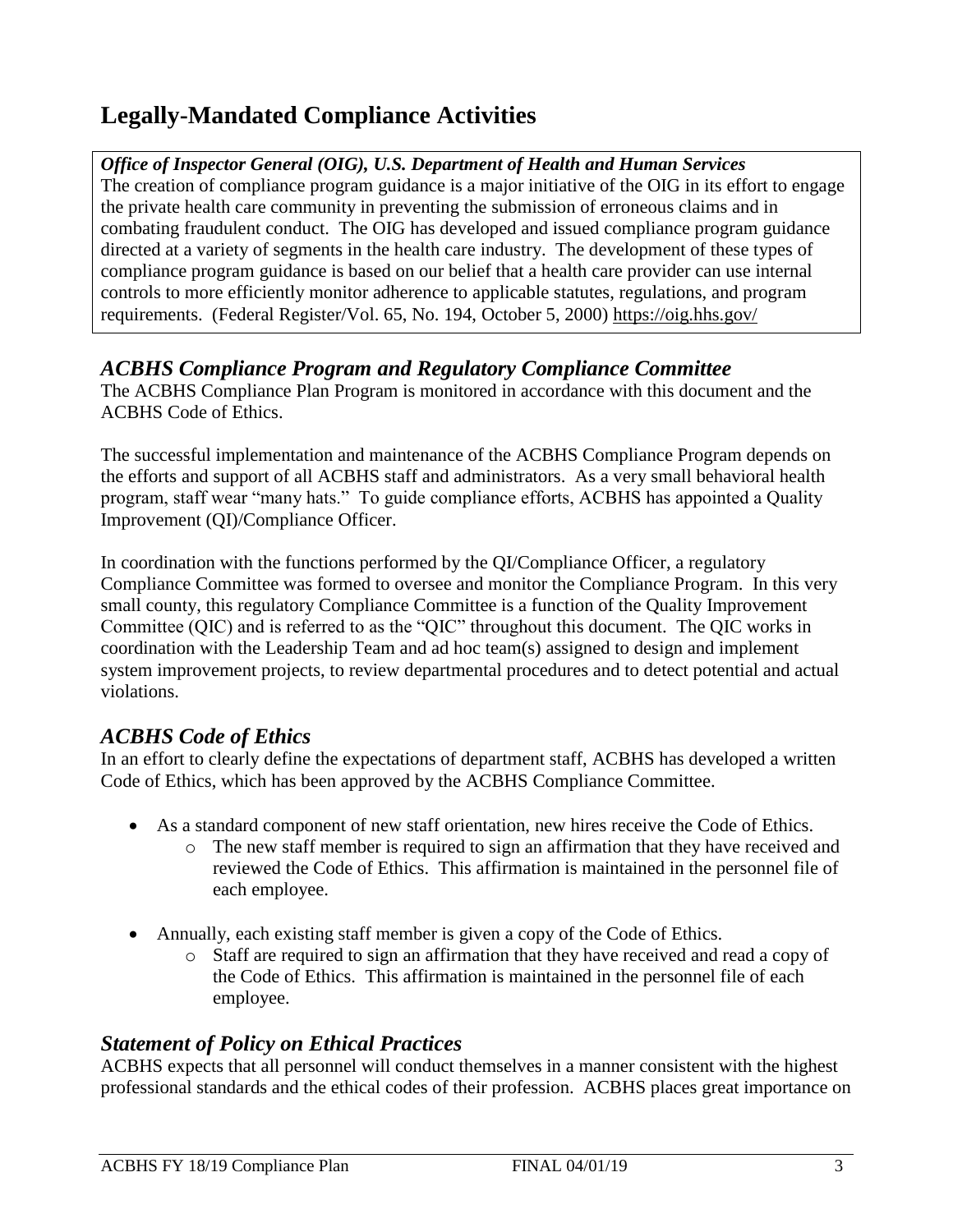its reputation for honesty and integrity. To that end, the Leadership Team expects that the conduct of employees will comply with these ideals.

All ACBHS employees, volunteers, and organizational and individual contract providers are expected to assist in the detection and prevention of fraud, abuse and waste through compliance with the following law, regulations, and policies of the county. In addition, ACBHS expects that all individuals will conduct themselves in a manner consistent with the professional standards of their position. Alpine County places great importance on its reputation for honesty and integrity. To that end, ACBHS expects that the conduct of affiliated staff will comply with these ideals.

Each employee, volunteer, and contract provider is expected to be familiar with this Compliance Plan and the processes necessary to perform his/her duties, and/or how to obtain the requisite information needed to perform duties, in a manner consistent with legal, regulatory, and departmental requirements. Staff is also expected to understand and comply with the ACBHS Code of Ethics.Employees acting in violation of the Compliance Plan or otherwise disregarding the standards of Alpine County may be subject to progressive disciplinary action, up to and including termination.

ACBHS, as part of its Compliance Plan, has developed and implemented detailed policies setting forth standards of conduct specifically applicable to the services. These policies have been communicated to all department employees and contracted organizational providers, as appropriate. ACBHS employees and contracted organizational providers are expected to be familiar with the detailed policies applicable to their activities and are required to adhere to such policies. These policies are reviewed annually and updated as necessary.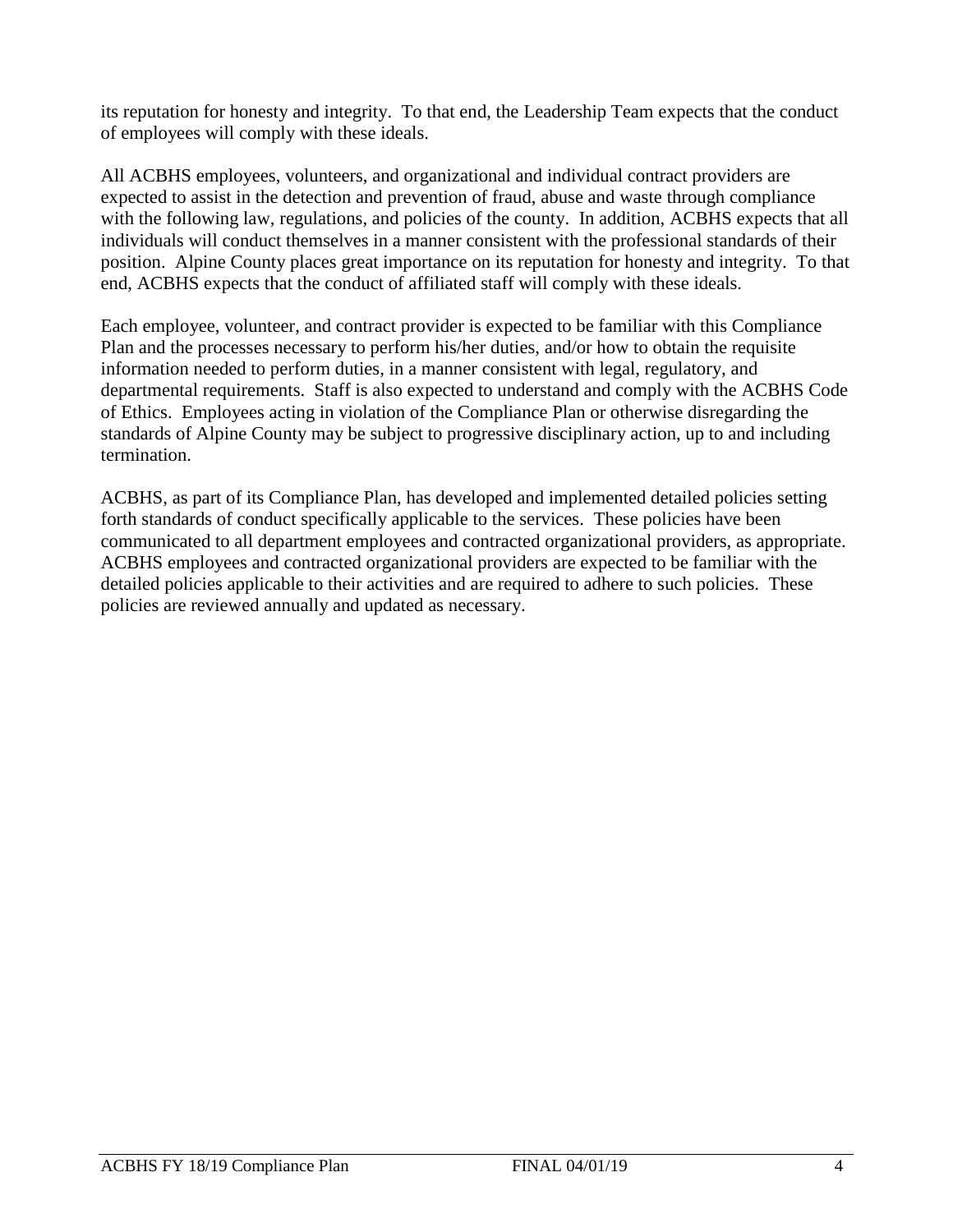# **Component I: Compliance Program Oversight**

The ACBHS multi-layered system of support ensures that the practices and standards of the Compliance Plan are fully implemented and maintained. The participation of the oversight committees reinforces the department's continuing efforts to improve quality of care in an environment that promotes integrity, ethical conduct, and adherence to applicable laws.

## *QI/Compliance Officer*

The QI/Compliance Officer has the responsibility of developing a corrective action plan and providing oversight to the ACBHS adherence to the Compliance Plan. This individual is empowered to bring about change and is responsible for overseeing the implementation and day-to-day operations of the Compliance Program. The QI/Compliance Officer reports directly to the ACBHS Director.

The Leadership Team provides oversight to the Compliance Program and ensures implementation of all compliance activities.

The primary functions of the QI/Compliance Officer are to oversee the compliance activities and implement the requirements of the guidelines, including serving as the contact point for reports of suspicious behavior and questions about internal policies and procedures. The QI/Compliance Officer also reviews changes in billing codes, directives from payers, and other relevant rules and regulations.

The QI/Compliance Officer duties include:

- Overseeing and monitoring the implementation of the compliance program;
- Establishing methods, such as periodic audits, to improve the program's efficiency and quality of services, and to reduce the program's vulnerability to fraud and abuse;
- Periodically revising the compliance program in light of changes in the needs of the program or changes in the law;
- Developing, coordinating, and participating in a compliance training program;
- Determining if any of the department staff are excluded from participation in federal health care programs;
- Investigating allegations of improper conduct and monitoring corrective action;
- Serving as the main contact for staff reporting of potential wrongdoing;
- Conducting/arranging for background checks of employees, including fingerprint checks when applicable; and
- Other duties as assigned.

**NOTE**: It is critical that those serving in the area of compliance monitoring function in a manner that is sufficiently independent, free from conflicts of interest, and not be swayed by their operational duties. It must also be clear to all members of the staff that anyone charged with the duties of QI/Compliance Officer has direct access to the Director.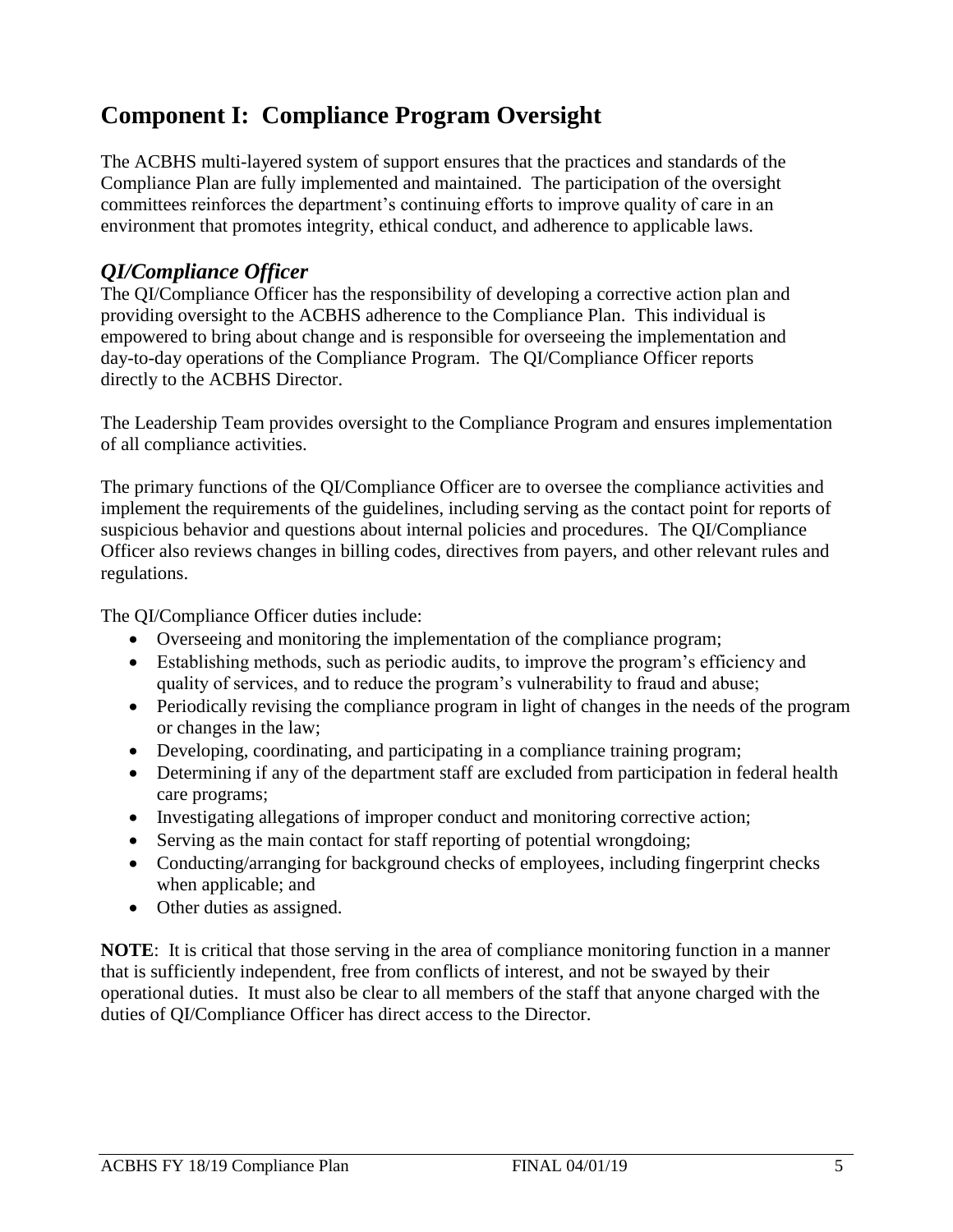## *Leadership Team*

The Leadership Team is responsible for the supervision of the compliance efforts of Alpine County Behavioral Health Services. The Leadership Team, through the QIC, will oversee all of the compliance efforts of ACBHS.

# *Quality Improvement Committee (QIC)*

In coordination with the QI/Compliance Officer, the ACBHS QIC performs vital functions to assure compliance with state and federal regulations.

Members of the QIC are appointed by the ACBHS Director and may include:

- Director of Behavioral Health Services
- Director of Health and Human Services
- Alcohol and Drug Program Specialist
- Behavioral Health Clinical Coordinator
- QI/Compliance Officer; HIPAA Privacy and Security Officer' Behavioral Health Services Coordinator
- Consumer and/or family members
- Contract providers
- Other agencies
- Other staff, as designated

The QIC is responsible for the following oversight activities:

- Receives reports on compliance violations and corrective actions from the OI/Compliance Officer;
- Advises the QI/Compliance Officer on matters of compliance violations and corrective actions;
- Advises the ACBHS Director on compliance matters;
- Advises ACBHS staff on compliance matters;
- Develops and maintains the Compliance Plan;
- Ensures that an appropriate record-keeping system for compliance files is developed and maintained;
- Ensures that compliance training programs are developed and made available to employees and that such training is documented;
- Ensures that a departmental review and audit system is developed and implemented to ensure the accuracy of the claims documentation and submission process to all payers, which will include identifying compliance issues, recommending corrective action, and reviewing the implementation of corrective action; and
- Meets as needed, but no less than twice per year.

The QIC is also responsible for performing the following activities related to compliance and practice standards:

- Annually reviews a minimum annual sample of 10% of the charts for documentation practices using a QI Chart Review Checklist.
- Notes documentation deficiencies and results in "backing out" billing and/or stopping billing until the chart meets compliance standards.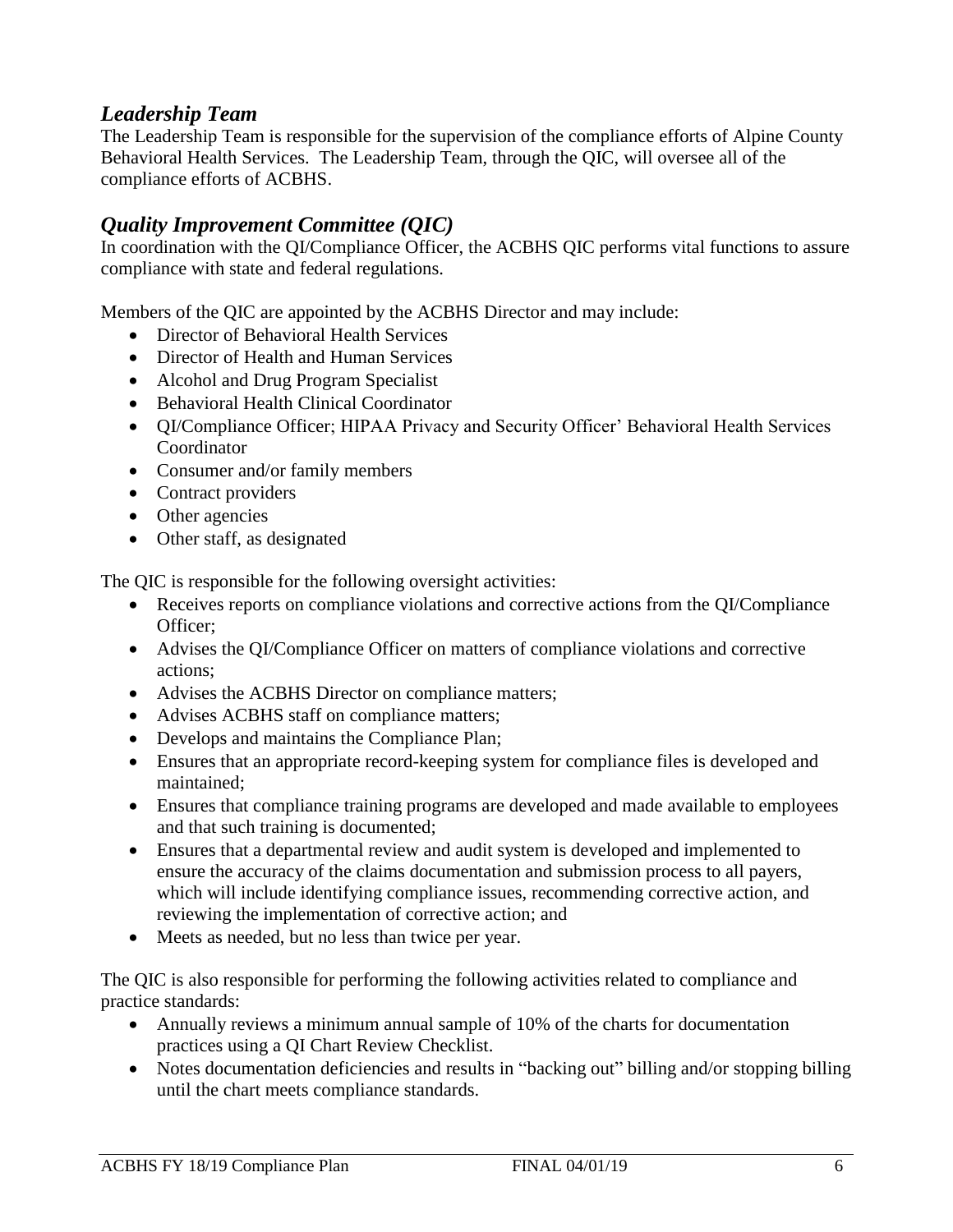- Provides staff with feedback on the number of services and dollars lost to documentation discrepancies (dollars for services backed out).
- Records documentation deficiencies in the QI minutes and on a QI checklist.
- Reviews charts with deficiencies to determine if all deficiencies have been corrected and/or addressed.
- Reviews additional charts of those staff who have repeated problems.
- For charts with problems still outstanding by the second review, the QI/Compliance Officer will discuss the documentation issues with the Clinical Coordinator.
- Monitors the types of charting and compliance issues found during chart reviews and provide system level training to address any systemic problems.
- Annually reviews policies and procedures and compliance standards to ensure that these standards are relevant and up-to-date.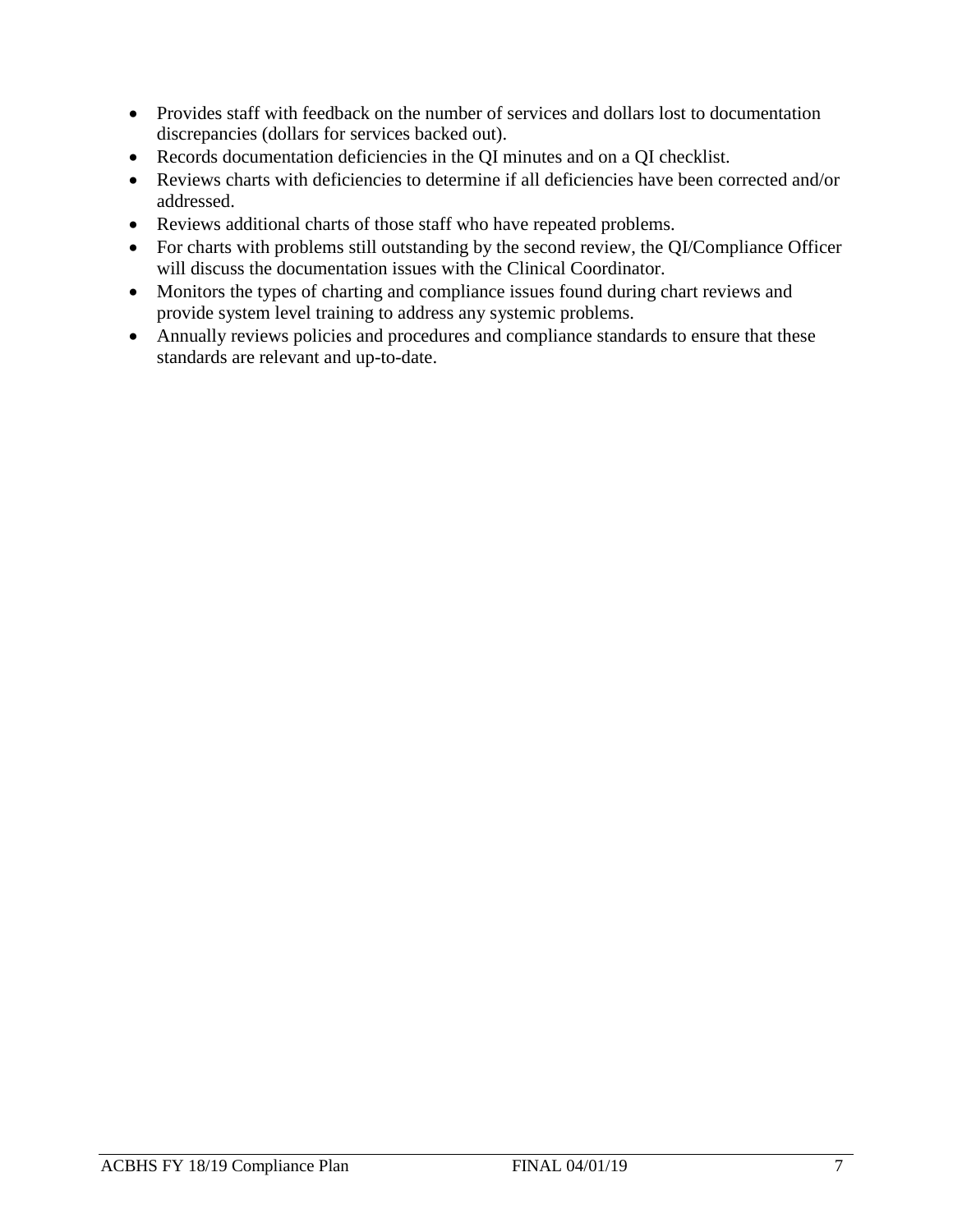# **Component II: Compliance and Practice Standards**

As a component of the broader Compliance Program, ACBHS has designed processes for combating fraud and unethical conduct through the development of this ACBHS Compliance Plan. Implementation of this Compliance Plan is accomplished through written policies and procedures, and efforts are documented through various mechanisms.

## *Policies and Procedures*

The purpose of the Compliance policies and procedures is to reduce the possibility of erroneous claims and fraudulent activities by clearly identifying risk areas and establishing internal controls to counter those risks. These controls include practice standards regarding client care, personnel matters, and compliance with federal and state laws.

The policies and procedures serve to identify and implement these standards necessary to successful compliance. These policies and procedures are reviewed annually by the QIC to determine their continued compliance and relevance. Policies are updated as needed.

The related policies and procedures are as follows:

- Medi-Cal Service Verification
- Staff and Provider Verification Exclusion and Status Lists
- Ownership Disclosure of Staff and Contract Providers; Conflicts of Interest
- Compliance Program Standards
- Compliance Auditing and Monitoring Activities
- Implementation of the Compliance Program
- Standards for Risk Areas and Potential Violations
- Oversight of the Compliance Program
- Compliance Training
- Non-Compliance Investigation and Corrective Action
- Reporting Suspected Fraudulent Activity
- Disciplinary Guidelines

#### *Areas of Risk*

In order to successfully implement the Compliance Program, risk areas must be identified and addressed. Compliance policies and procedures have been developed to address these risk areas and serve to implement the standards necessary to avoid these types of violations.

The following areas of risk have been among the most frequent subjects of investigations and audits by OIG. Staff is expected to be familiar with these potential violations and work to maintain compliance with the standards surrounding each area of risk. This list is not exhaustive, but rather a starting point for an internal review of potential areas of vulnerability.

#### **A. Coding and Billing**

*1. Billing for services not rendered and/or not provided as claimed.* A claim for a mental health service that the staff person knows or should know was not provided as claimed.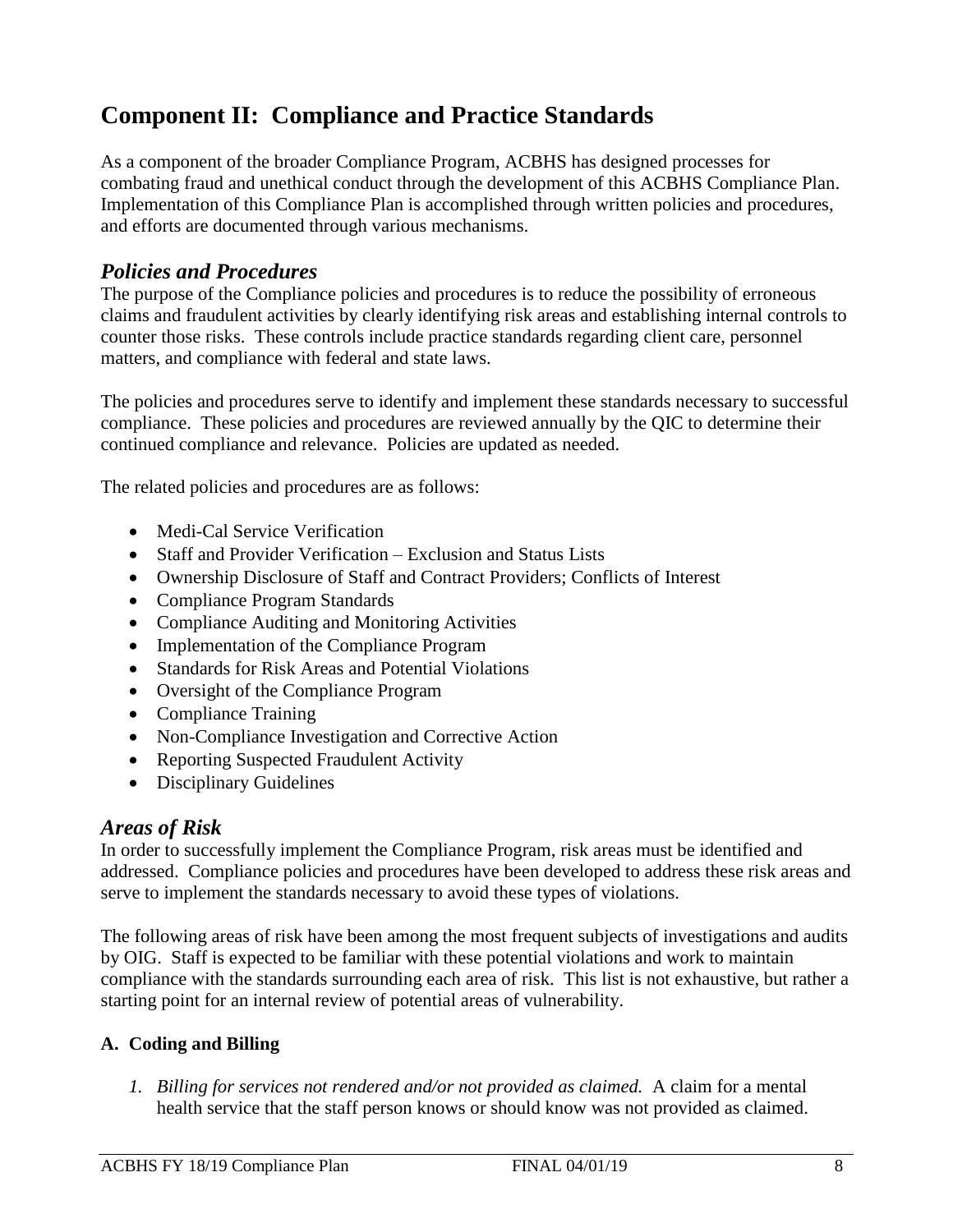Claims that cannot be substantiated as delivered. This includes presenting or causing to be presented a claim for an item or service that is based on a code that will result in a greater payment to ACBHS than the code that is applicable to the service actually provided;

- *2. Submitting claims for equipment, medical supplies, and services that are not reasonable and necessary.* A claim for health equipment, medical supplies, and/or mental health services that are not reasonable and medically necessary and are not warranted by a client's documented condition. This includes services which are not warranted by the client's current and documented mental health condition (medical necessity); Medi-Cal: ACBHS operates under a State waiver implementing the managed mental health services as construed in Chapter 11, Title 9, CCR, which specifies medical necessity requirements. All persons served in mental health must meet the state guidelines for medical necessity (see Attachment A).
- *3. Double billing, which results in duplicate payment.* Double billing occurs when a person bills for the same item or service more than once or another party billed the Federal health care program for an item or service also billed by ACBHS. Although duplicate billing can occur due to simple error, the knowing submission of duplicate claims, which may be evidenced by systematic or repeated double billing, can create liability under criminal, civil, and/or administrative law.
- *4. Billing for non-covered services as if covered.* Submitting a claim using a covered service code when the actual service was a non-covered service. "Necessary" does not always constitute "covered."
- *5. Knowing misuse of provider identification numbers, which results in improper billing.* A provider has not yet been issued a provider number so uses another provider's number. Staff need to bill using the correct provider number, even if that means delaying billing until the provider receives the correct provider number.
- *6. Unbundling (billing for each component of the service instead of billing or using an allinclusive code).* Unbundling is the practice of a provider billing for multiple components of a service that must be included in a single fee. For example, if a client receives Day Treatment services and medication services are included as part of that service, then medication services cannot be billed separately.
- *7. Failure to properly use coding modifiers.* A modifier, as defined by the federal CPT-4 manual and/or CSI coding manual, provides the means by which a provider can indicate a service or procedure that has been performed.
- *8. Clustering.* This is the practice of coding/charging one or two middle levels of service codes exclusively, under the philosophy that some will be higher, some lower, and the charges will average out over an extended period of time (in reality, this overcharges some clients while undercharging others).
- *9. Up coding the level of service provided.* Up coding is billing for a more expensive service than the one actually performed (e.g., billing for crisis services when only a routine assessment was delivered).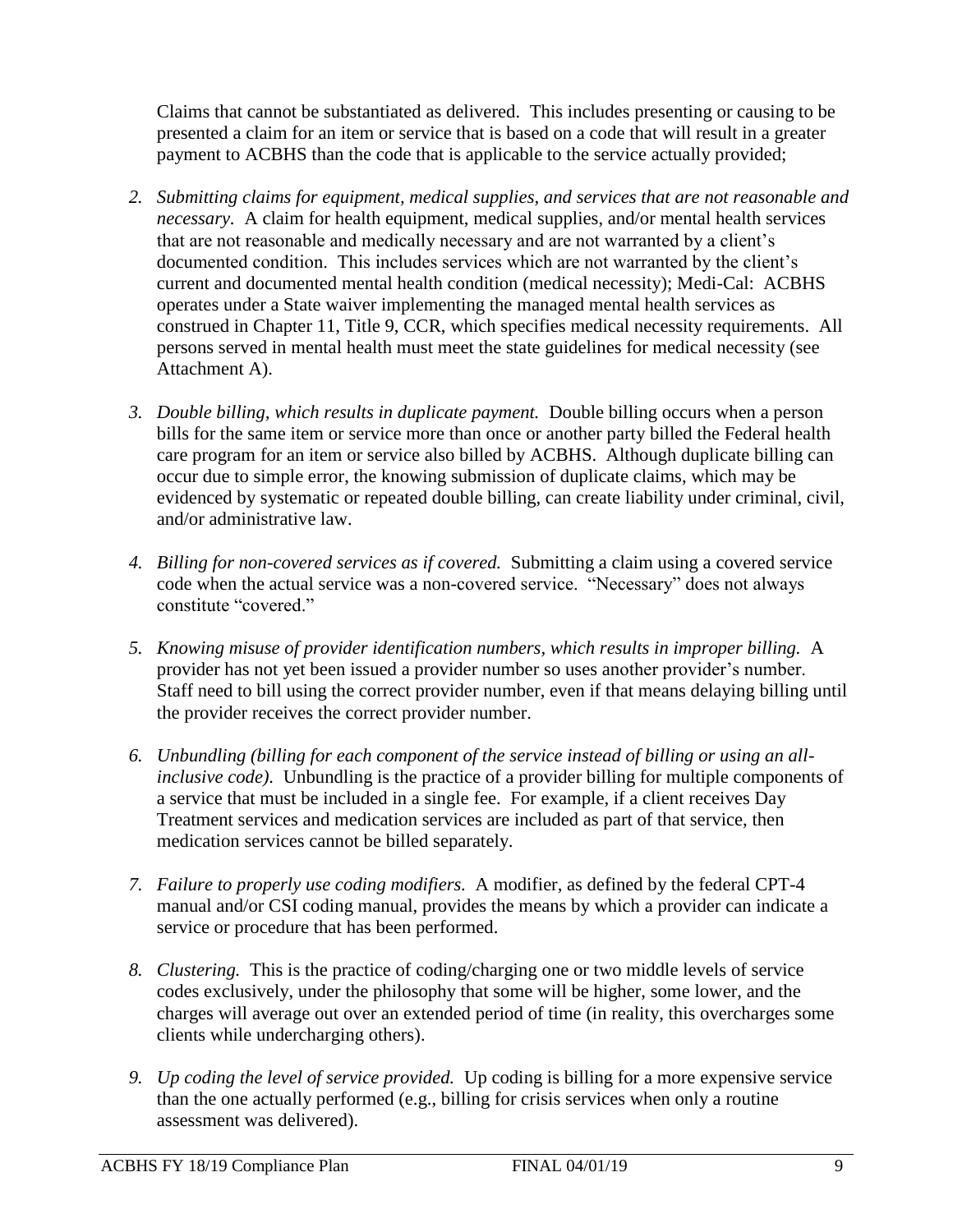*10. Claim from an Excluded Provider.* A claim for a mental health service or other item or service furnished during a period that the provider who furnished the services was excluded from the program under which the claim was made.

#### **B. Medically-Necessary Services**

- 1. Claims are to be submitted only for services that staff finds to be reasonable and medically necessary.
- 2. Medi-Cal will only pay for services that meet the definition of medical necessity.
- 3. Staff are required to document and support the appropriateness of services that have been provided to a client in his/her chart.

#### **C. Service Documentation**

- 1. Timely, accurate, and complete documentation is important to clinical client care and an important component of compliance. This documentation also serves as verification that this service was delivered, and the claim is accurate as submitted.
- 2. One of the most important practices is the appropriate documentation of diagnosis and treatment. Documentation demonstrates medical necessity, that the mental health treatment is appropriate for the client, and is the basis for coding and billing determinations. Thorough and accurate documentation also helps to ensure accurate recording and timely transmission of information.
- 3. For claiming purposes, the client chart is used to validate a) the site of the service; b) the appropriateness of the service provided; c) the accuracy of the billing; and, d) the identity of the service delivery staff member. Chart documentation serves as a legal recording of services delivered and a communication mechanism for other care providers.
- 4. Documentation ensures that the:
	- Client chart is complete and legible.
	- Documentation for each encounter includes the reason for the encounter; any relevant history; assessment of clinical impression or diagnosis; plan of care; and date and legible identity of the provider.
	- Diagnostic codes used for claims submission are supported by documentation in the client's chart.
	- Appropriate health risk factors are identified. The client's progress; his or her response to, and any changes in treatment; and any revision in diagnosis are documented.
	- Documentation includes all necessary components including the client's name and number; date; service code; duration of service; location; and signature with title.
	- Service plans and progress notes are written within timeliness guidelines and meets documentation standards including measurable objectives, signatures, and dates.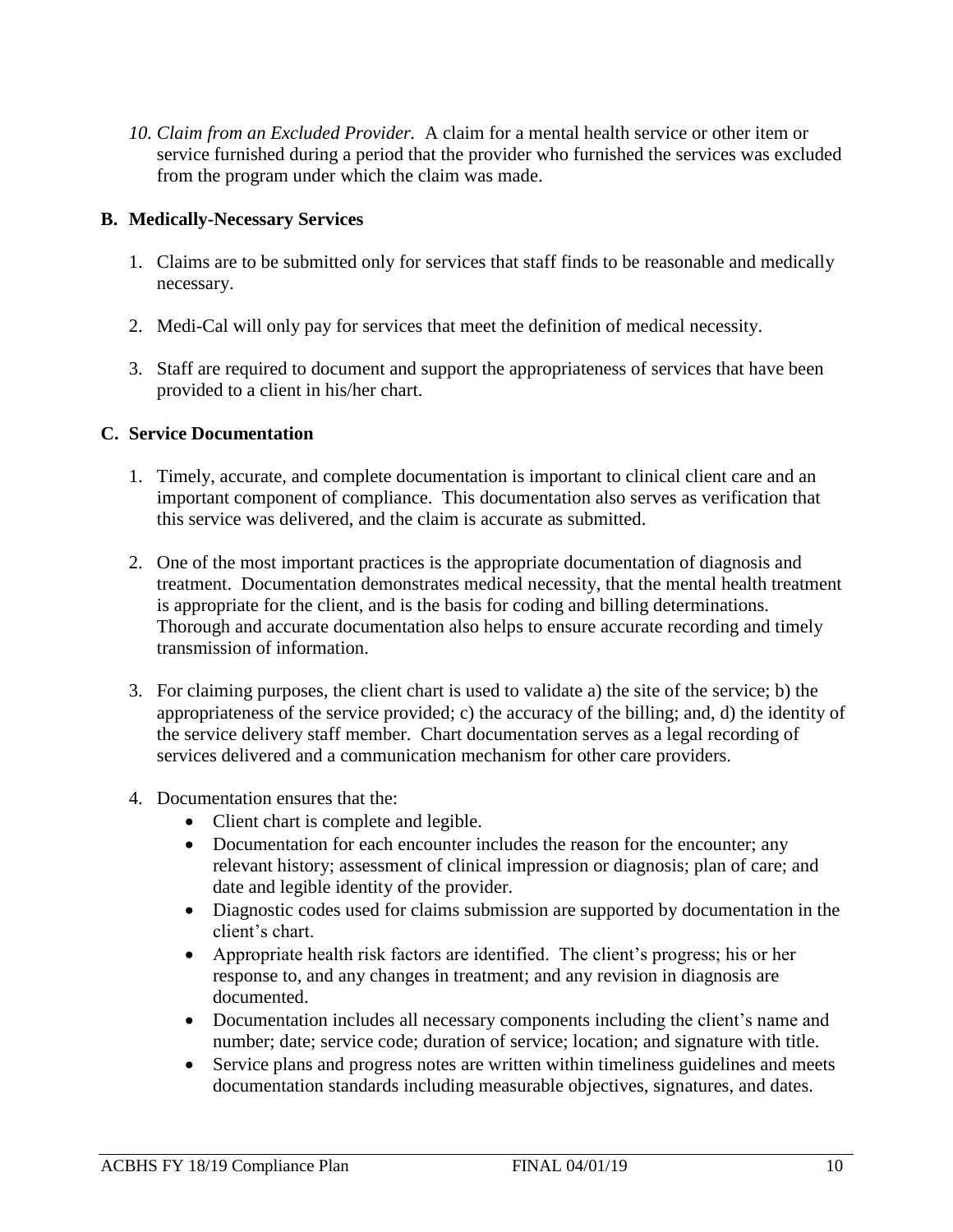- Documentation provides a written record if the case is involved in litigation, and serves as a means of communication for other providers involved with the case.
- 5. Timely documentation is essential. ACBHS has implemented standards regarding timeliness of treatment plan and progress note documentation.
	- See policies # AC-303 and AC-302 for these timeliness standards.
- 6. Signature Requirements: Signatures are required to provide a minimum level of assurance that the provider is qualified to deliver the level of service being billed. The Center for Medicare and Medicaid Services (CMS) accepts a signature other than the provider's personal signature (e.g., an electronic signature), if proper safeguards are established. See policy #AC-304 for more information about electronic signatures.

#### **D. Improper Inducements, Kickbacks, and Self-Referrals**

- 1. Remuneration for referrals is illegal because it can distort medical decision-making, cause over- utilization of services or supplies, increase costs to federal programs, and result in unfair competition.
- 2. Remuneration for referrals can also affect the quality of client care by encouraging staff to order services based on profit rather than the client's best medical interests.
- 3. Potential risk factors in this area include:
	- Client referrals to a ACBHS employee's private practice;
	- Financial arrangements with outside entities to whom the practice may refer federal reimbursement related mental health business (for example, a local FQHC);
	- Joint ventures with entities supplying goods or services to the provider or its clients (for example, medical equipment referrals);
	- Consulting contracts or medical directorships;
	- Office and equipment leases with entities to which the provider refers;
	- Soliciting, accepting, or offering any gift or gratuity of more than nominal value to or from those who may benefit;
	- Waiving co-insurance or deductible amounts without a good faith determination that the client is in financial need or failing to make reasonable efforts to collect the costsharing amount;
	- Inappropriate crisis care;
	- "Gain sharing" arrangements;
	- Physician third-party billing;
	- Non-participating physician billing limitations;
	- "Professional courtesy" billing;
	- Rental of physician office space to suppliers; and
	- Others.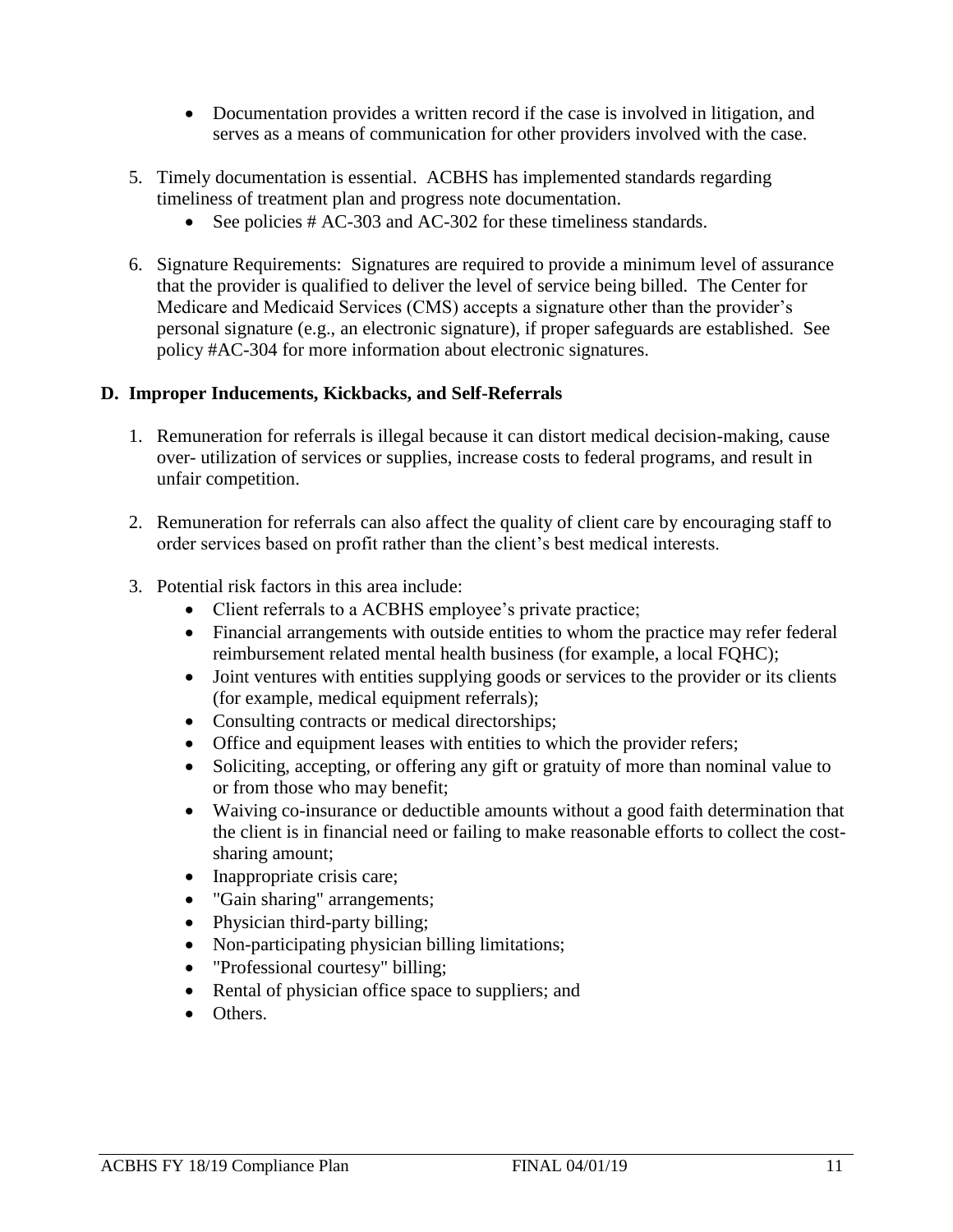#### **E. Record Retention**

- 1. ACBHS has developed standards and procedures regarding the retention of compliance, business, and mental health records. This system addresses the creation, distribution, retention, and destruction of documents. The guidelines include:
	- The length of time that ACBHS or a provider's mental health and substance use disorder records are to be retained.
	- Management of records, including protecting them against loss, destruction, unauthorized access, unauthorized reproduction, corruption, and/or damage.
	- The destruction of records after the period of retention has expired.
	- The disposition of records in the event the provider's practice is sold or closed.
- 2. The Federal Alcohol and Drug confidentiality regulations restrict the disclosure and use of "patient identifying" information about individuals in substance use disorder treatment. Patient-identifying information is information that reveals that a person is receiving, has received, or has applied for substance abuse treatment. The regulations protect each client's identity as a participant in, or applicant for, substance use disorder treatment. Because ACBHS is a fully integrated behavioral health program, all staff providers, including those who provide only mental health services, are held to the confidentiality and privacy standards of HIPAA and 42 CFR, Part 2.
- 3. For more information, please refer to the ACBHS Departmental policies and procedures and the Alpine County HIPAA policies and procedures pertaining to record retention, and confidentiality and security issues.

## *Compliance Program Documentation*

To ensure successful implementation of the compliance standards, to track compliance violations, and to document the department's commitment to compliance, ACBHS has developed the following documentation procedures:

#### **A. Compliance Log**

Documentation of violation investigations and results is maintained by the QI/Compliance Officer in the Compliance Log. Information from the Compliance Log is summarized, and system-level issues are reviewed with the QIC quarterly. Suggestions, feedback, and changes to the system from the QIC are documented in the Compliance Log and in the QIC minutes.

The Compliance Log contains the following materials:

- The date or general time period in which suspected fraudulent action occurred;
- Name of the reporting party and/or source of the allegation (via compliance hotline, direct contact with QI/Compliance Officer, routine audit, monitoring activities, etc.);
- Name of the provider $(s)$  involved;
- Name of the client(s) or chart number(s) involved;
- Specific information regarding the investigation, including supporting reference materials, etc.;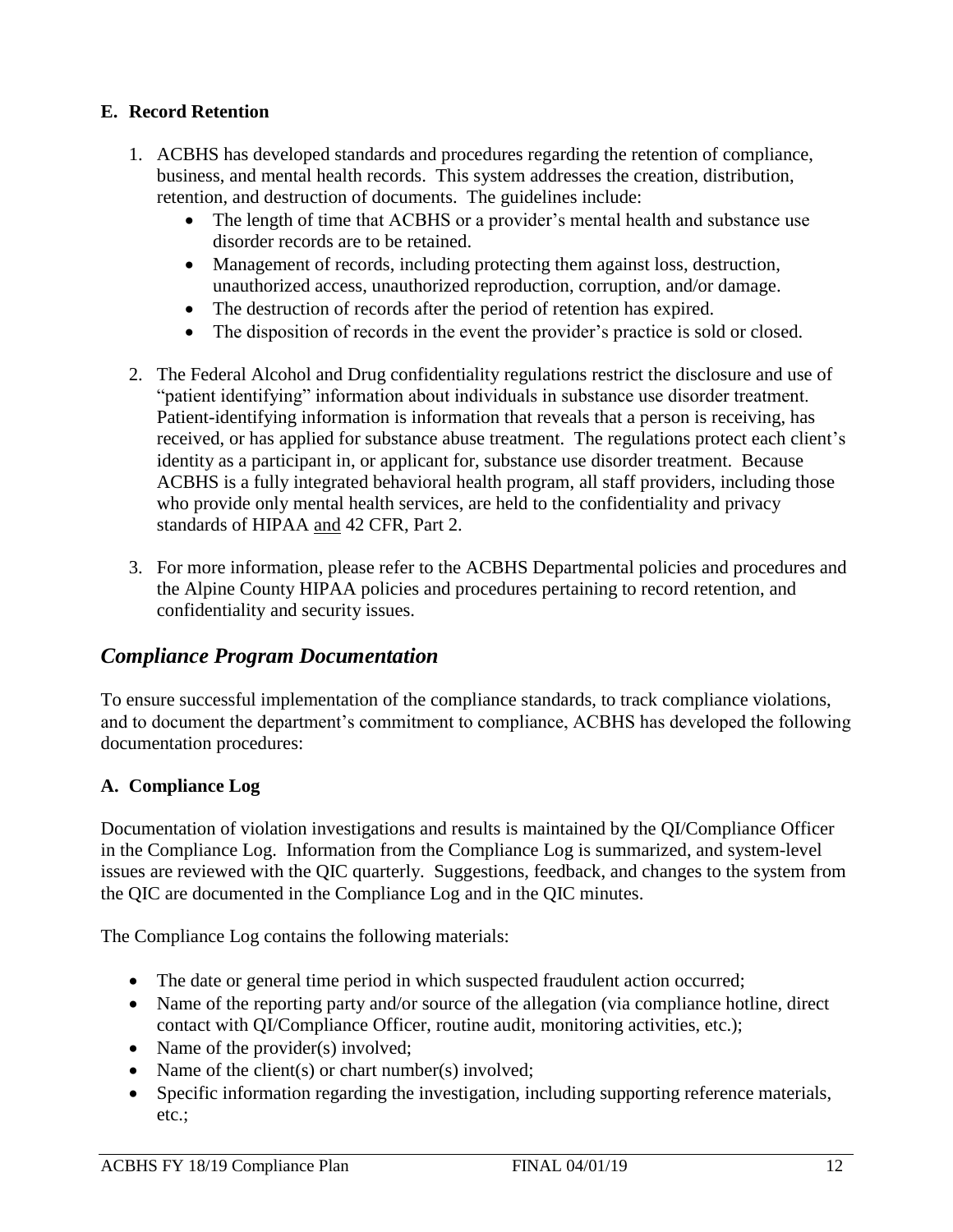- Name of the person responsible for providing feedback to provider, if appropriate; and
- The corrective action taken, as applicable.

#### **B. Compliance Program Materials**

Documents related to the Compliance Program are maintained electronically by the QI/Compliance Officer. Compliance-related materials include the following documents:

- The ACBHS Compliance Plan
- The ACBHS Compliance policies and procedures, as well as any changes or updates
- The ACBHS Code of Ethical Conduct
- A description of the compliance officer's role
- A summary of education and training efforts
- A description of the internal reporting system
- Plans for ongoing monitoring and enforcement
- Descriptions of any other steps to correct inappropriate actions.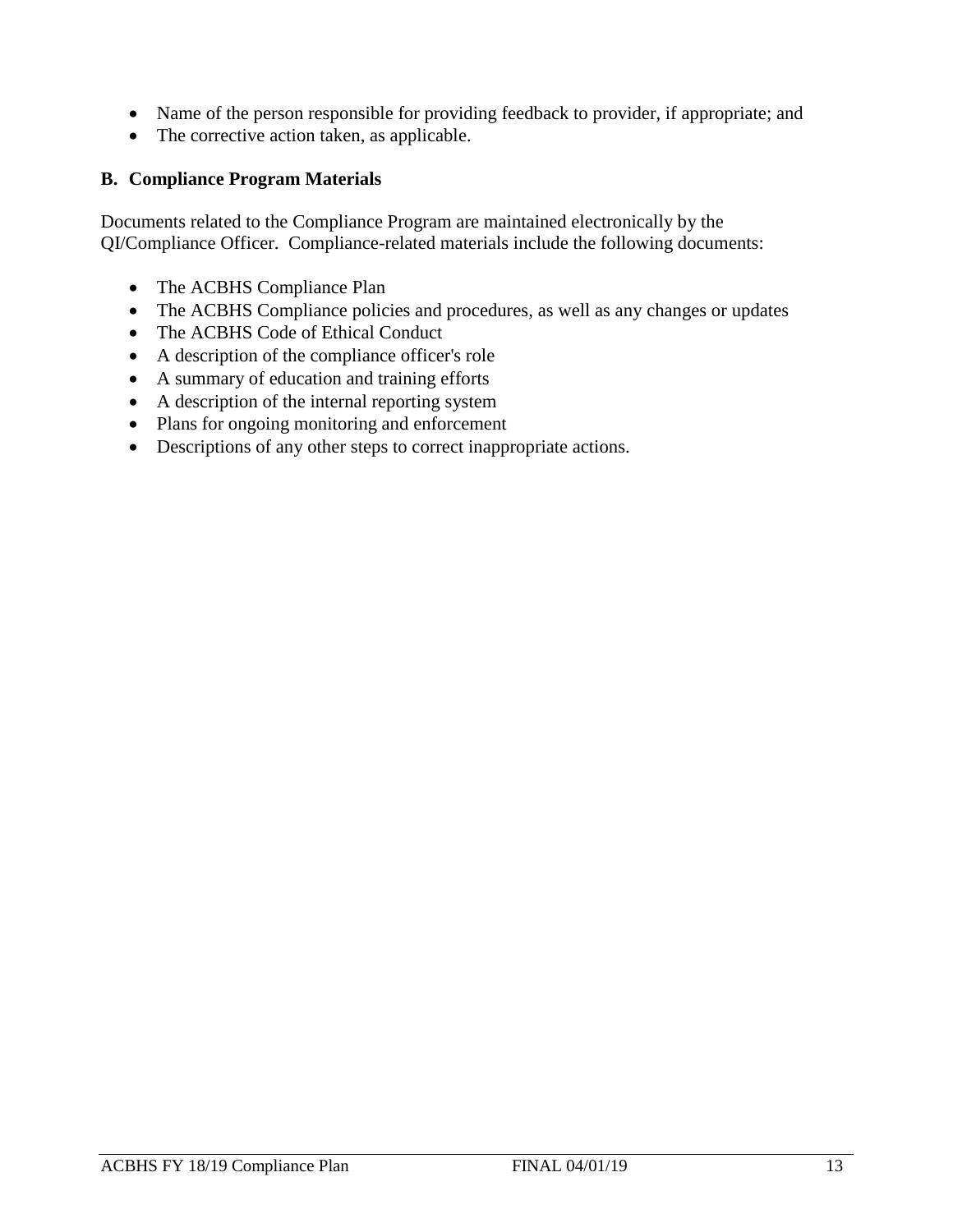# **Component III: Staff Training and Education**

Education and training is an important part of any compliance program. There are two primary areas for training: *Compliance Standards* and *Coding and Billing*.

Compliance training has two goals:

- 1. Staff receive periodic training on how to perform their jobs in compliance with the standards of the Compliance Plan and any applicable regulations; and
- 2. Each employee understands that compliance is a condition of continued employment.

Training clearly communicates the compliance policies and procedures to all staff, as well as to independent contractors whose services are billed under the ACBHS. Phone calls, email, and regular team meetings are used to notify staff of changes in policies or procedures.

## *Compliance Training*

Training on compliance standards covers the operation and importance of the Compliance Program, the consequences of violating the standards and procedures outlined in the Compliance Plan, and the role of each employee in the operation of the Compliance Plan.

Compliance standards training provides information on how to follow the law and will be tailored to the needs of the clinical staff and physicians, case management staff, and support staff. It will also review the ACBHS Code of Ethics.

In addition, training includes several clear examples of noncompliant behavior. For example, training for the billing staff might include a discussion of how submitting claims based on codes that do not reflect the services actually provided violates the Compliance Plan and may violate the law.

## *Coding and Billing Training*

Training on accurately documenting services is an ongoing mission of Alpine County. This training includes:

- Coding requirements;
- Claim development and submission practices;
- Signing a form required to be authorized by a physician without the physician's authorization;
- Proper documentation of services rendered;
- Proper billing standards and procedures and submission of accurate bills for services;
- Legal sanctions for submitting deliberately false or reckless billings;
- Ongoing training for staff on policy changes;
- Staff and clinical team meeting agendas to include discussions of compliance activities and QI system-level issues, when applicable; and
- New staff orientation training including specific discussion and training on compliance issues.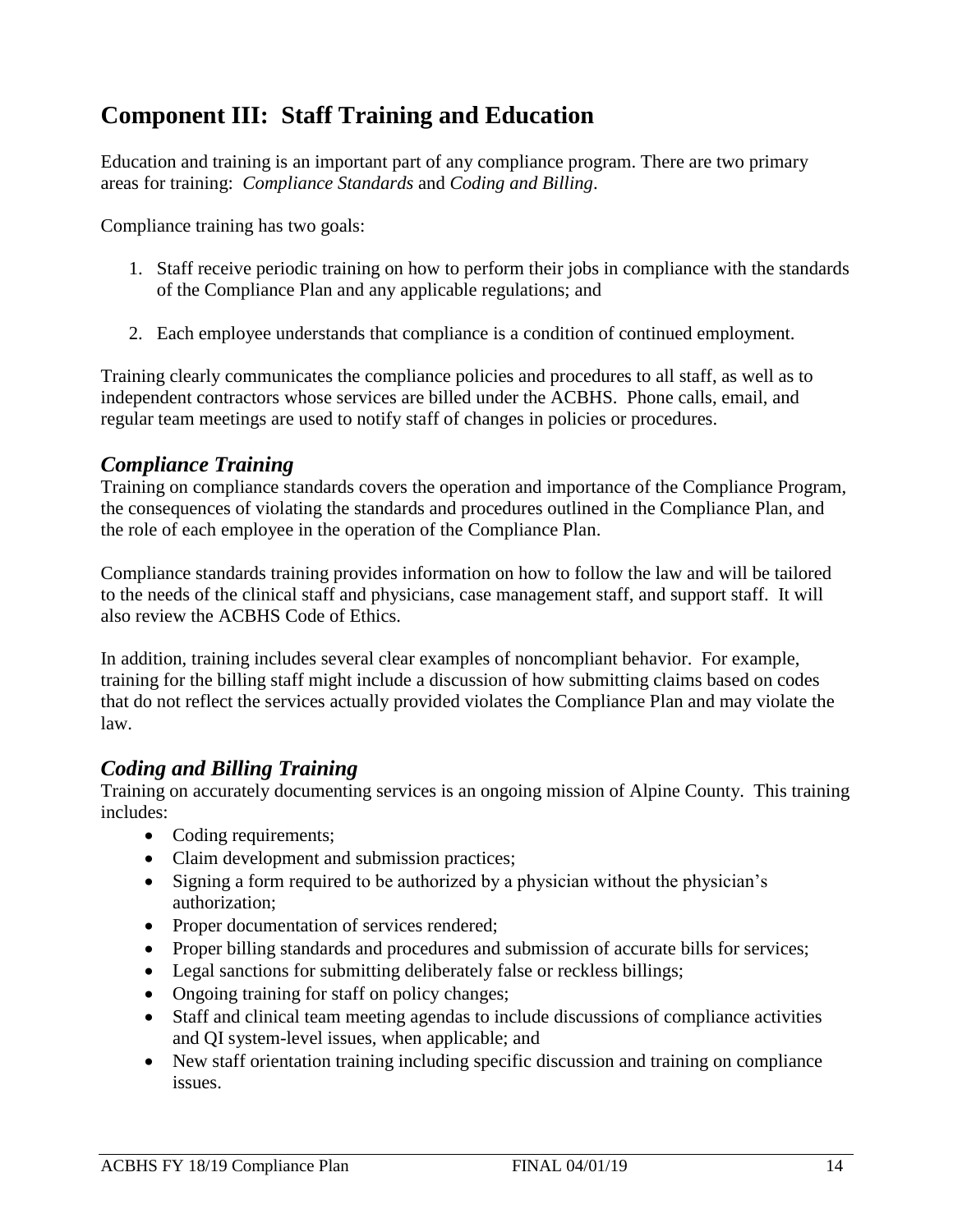## *Training Log*

The QI/Compliance Officer maintains a log of all training activities, including Compliance Program training. This log provides information on the date of the training; names of attendees; type and topics of training; location of the training; trainer's name(s); duration of the training; and number of CEUs earned, if applicable.

Staff sign an acknowledgement that they have received compliance training and that they understand the material. These acknowledgements are maintained by the QI/Compliance Officer.

#### *Ongoing Education*

To regularly communicate new compliance information and to assure that staff receive the most recent information, ACBHS has implemented the following communication mechanisms:

- The Compliance Plan is posted on the shared behavioral health server, accessible via all computers.
- All Compliance policies and procedures are posted on the shared behavioral health server.
	- o For employees who prefer paper copies of the Plan and Policies/Procedures, hard copies will be provided.
- Periodic Compliance trainings are scheduled to maintain and enhance all employees' understanding of the Compliance Program.

## *Training Timelines*

- 1. New employees are trained as soon as possible after their start date; and
- 2. Employees receive refresher training on an annual basis, or as appropriate.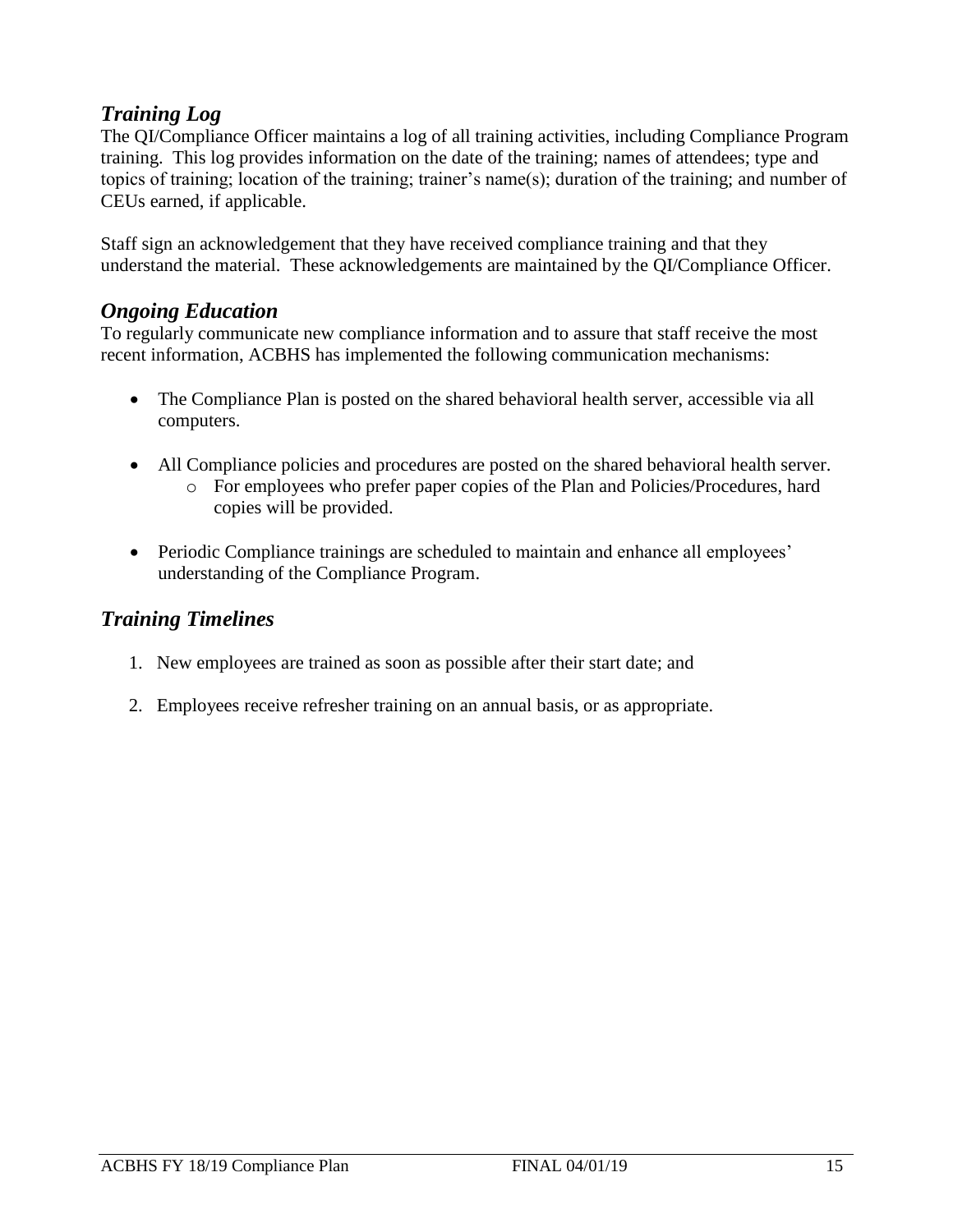# **Component IV: Internal Monitoring and Auditing Activities**

#### *Overview*

ACBHS conducts various auditing and monitoring activities as a component of the Compliance Program. These processes ensure that the Compliance Plan is working; that individuals are carrying out their responsibilities in an ethical manner; that staff and providers are appropriate licensed and are free from conflicts of interest; and that claims are being submitted appropriately.

## *Monitoring Staff and Providers – License and Status Checks; Disclosures*

In order to ensure delivery of the highest quality mental health services, ACBHS is committed to complying with all relevant laws and regulations related to the verification of status of contract providers, ACBHS staff, and applicants. The ACBHS verification process ensures quality of client care, ethical conduct, and professionalism.

- A. It is expected that all individuals and entities that have access to the ACBHS Electronic Health Record (EHR) or are involved in Medi-Cal billing are verified on the following lists for the status indicated for each list:
	- 1. Social Security Number Verification Service (SSNVS) https://www.ssa.gov/employer/ssnv.htm
		- Upon contract/hire, verify the individual's social security number.
	- 2. National Plan and Provider Enumeration System (NPPES) National Provider Identifier (NPI)

https://npiregistry.cms.hhs.gov/

- During certification/recertification and upon hire, verify that the NPI number(s) and related information are accurate, for both individual and organizational/entity providers.
- 3. Federal OIG List of Excluded Individuals and Entities (LEIE): <https://oig.hhs.gov/exclusions/index.asp>
	- Monthly, verify that the individual/organization is NOT an excluded individual or entity.
- 4. Excluded Parties List System (EPLS) via the System Award Management (SAM) system https://www.sam.gov/
	- Monthly, verify that the individual/organization is NOT an excluded individual or entity.
- 5. CA Medi-Cal List of Suspended and Ineligible Providers: http://files.medi-cal.ca.gov/pubsdoco/SandILanding.asp
	- Monthly, verify that the individual is NOT a suspended or ineligible provider.
- 6. California Licensing Boards [https://www.breeze.ca.gov](https://www.breeze.ca.gov/)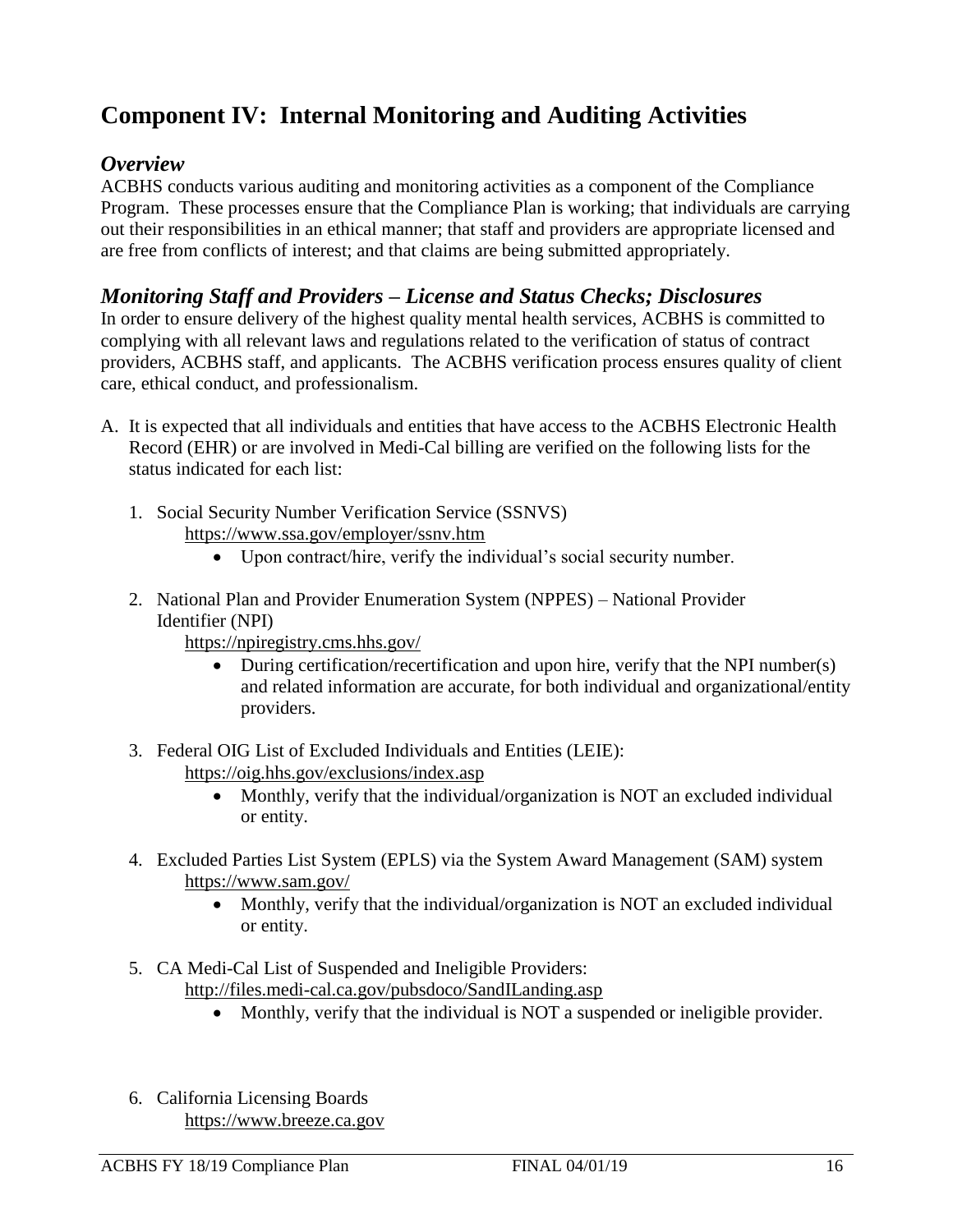- Monthly, verify that the provider's license has NOT expired and that there are no current limitations on the license.
- 7. California Revoked and/or Suspended Substance Use Counselor List
	- http://www.dhcs.ca.gov/provgovpart/Pages/CounselorCertification.aspx
		- Monthly, verify that the individual is NOT a suspended or ineligible provider.
- 8. California Association of DUI Treatment Programs (CADTP) https://www.cadtp.org/counselors/
	- Monthly, verify that the provider's certification has NOT expired and that there are no current limitations on the certification.
- 9. California Consortium of Addiction Programs and Professionals (CCAPP) https://ccappcredentialing.org/index.php/verify-credential
	- Monthly, verify that provider's certification has not expired and that there are no current limitations on the certification.

Individuals who are subject to verification include clinical staff, clerical staff, case managers, Executive Committee members, medication support team staff, fiscal staff, contract psychiatrists and telepsychiatrists, substance abuse staff, and organizational providers. Currently, peer mentors are not verified, as they do not have access to the EHR.

#### **Frequency of Verification Checks**

Verification will occur as follows:

- Prior to contracting with individuals and organizations,
- Prior to hiring staff; and
- As noted, at least monthly for current staff and contract providers.
- As noted, during initial certification and subsequent recertifications.

ACBHS is responsible for verifying individual and organizational/entity contract providers, ACBHS staff, and ACBHS applicants. Verification documentation is maintained by Quality Improvement (QI) staff in departmental personnel files.

Organizational providers are required to verify that their own employees and applicants are not on the Exclusion Lists. Verification documentation is maintained by provider in its personnel files and may be requested by ACBHS as a contract monitoring activity.

#### **Adverse Findings**

ACBHS responds to adverse findings by ordering the individual or entity to immediately cease filing claims for services under ACBHS, and denying further access to the EHR system.

- For involved staff, mitigation and disciplinary action follow the Memorandum of Understanding with the Alpine County Employee's Association Miscellaneous Bargaining Unit.
- For contract providers, contracts may be immediately terminated, as warranted.
- An applicant who is identified as an excluded provider will not be hired. ACBHS will not enter into contracts with individual or organizational providers that are identified as excluded.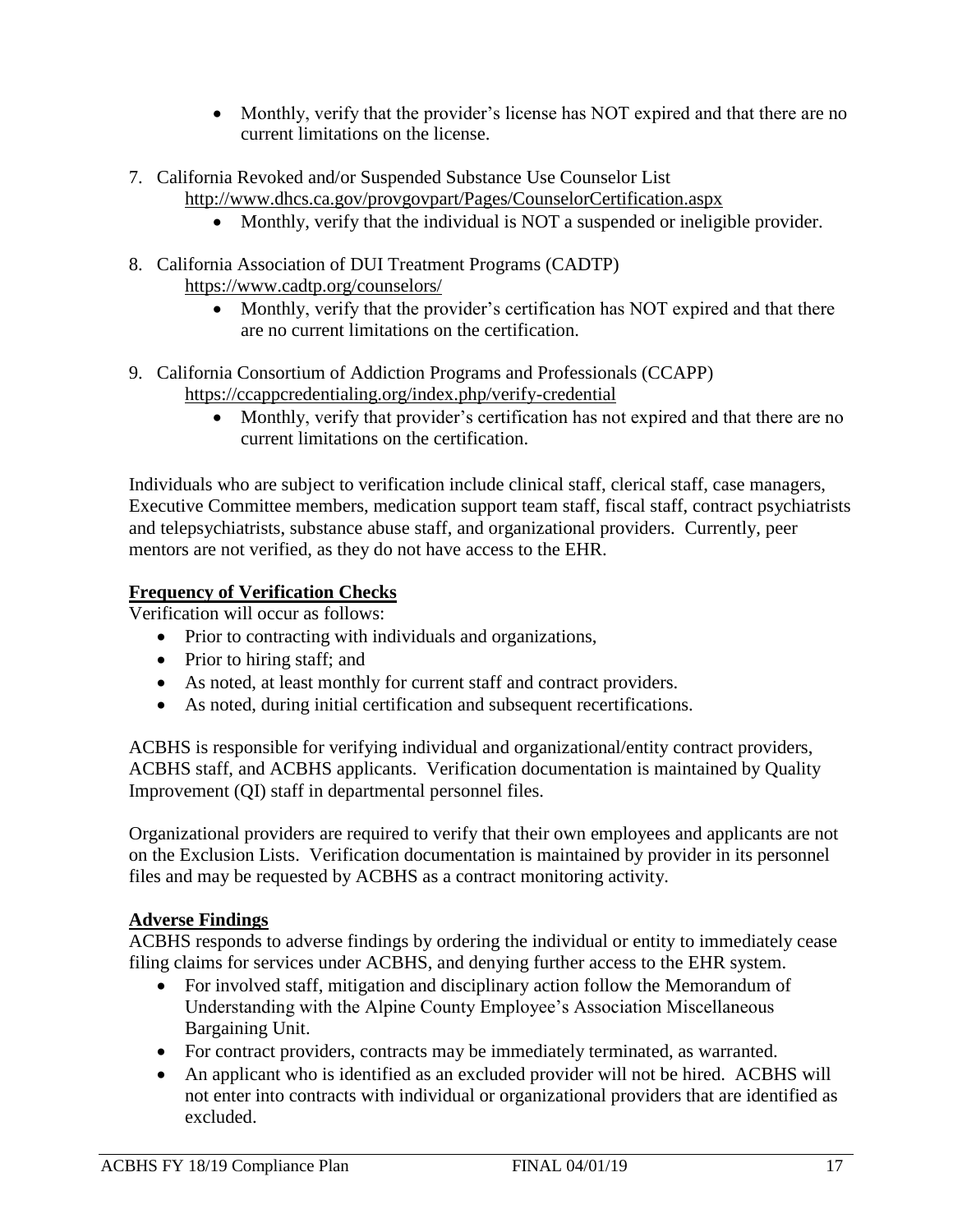- Organizational providers must report immediately to the ACBHS Director any adverse findings related to their employees.
- B. In order to ensure professionalism and ethical conduct, and as a safeguard against conflicts of interest, ACBHS complies with state regulation in collecting disclosures of ownership, control, and relationship information from its managing staff and providers, and its providers' managing staff, regardless of for-profit or non-profit status.
	- Individuals, network providers, subcontractors, and ACBHS employees must disclose to ACBHS any financial interest, official position, ownership interest, or any other financial or business relationship that they (or a member of their immediate family, or persons in their employ) has with ACBHS employees, vendors, or contractors.
	- ACBHS requires network providers, or any person with a 5% or more (direct or indirect) ownership interest in a network provider, to submit fingerprints, when applicable.
	- As a condition of contract, ACBHS also requires network providers to consent to criminal background checks, including fingerprinting, when required to do so by DHCS, or by the level of screening based on risk of fraud, waste, or abuse, as determined for that category of provider.
	- Disclosure information is collected and required to be reported as follows:
		- o At the time of hire (for ACBHS staff);
		- o At the time of contract execution between a network provider and ACBHS;
		- o Upon renewal of each contract;
		- o Annually; and
		- o When there is a change in ownership interest.
	- If, in the future, any individual, contract, contract provider/organization, or ACBHS staff obtains ownership, control interest, or partnership interest in the ACBHS operations, in other contracts held by ACBHS, or in ACBHS network providers, the individual or provider must disclose this updated information to ACBHS within 35 days of the change.
	- ACBHS will terminate the contract of any provider that does not submit timely and accurate disclosure information about any person with a 5% or greater (direct or indirect) ownership interest in the provider.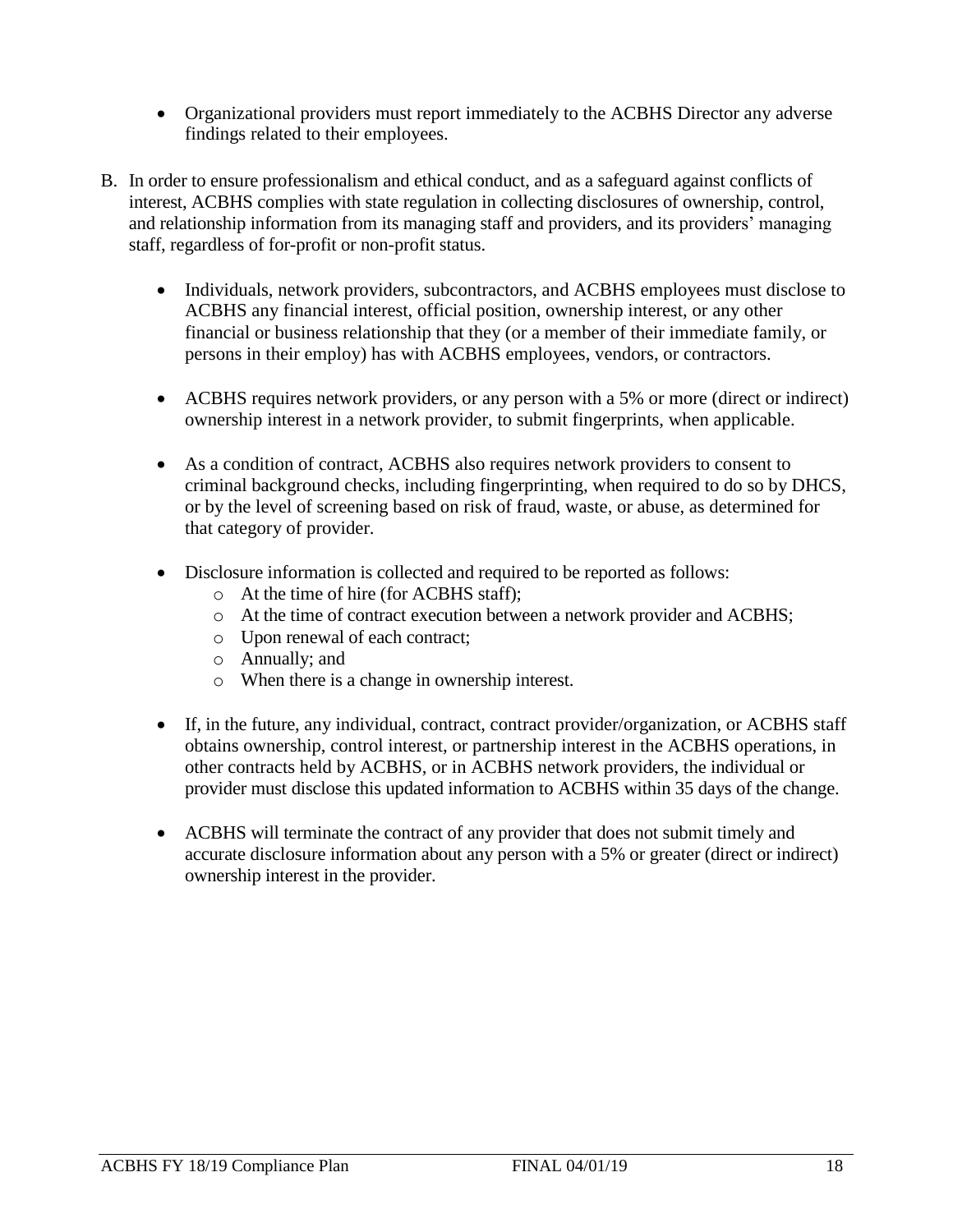## *Billing Auditing Activities*

Routine auditing and monitoring activities helps ensure that services are billed accurately billed, accounted, and charted. There are several types of audits and monitoring activities that occur under the Compliance Program:

- 1) Claims Submission Process: The "final approved" progress note in the Anasazi electronic health record automatically triggers the billing process. The administrative assistant consults with the Clinical Coordinator to verify or correct any instances of questionable coding. This process is completed on 100% of the charts.
- 2) Timeliness of Chart Documentation: Timeliness of chart documentation is monitored in weekly Access Team, QIC meetings, and in periodic chart review. This monitoring is documented in the Access Team and QIC minutes.
- 3) Chart Audit: The QI/Compliance Officer, or designee, conducts a monthly random audit of five (5) charts to compare billing with chart documentation. This audit, which is also a component of the QI program, seeks to confirm that:
	- a. Bills are accurately coded and accurately reflect the services provided (as documented in the client's chart);
	- b. Documentation is being completed correctly and in a timely manner (per QI regulations);
	- c. Services provided are reasonable and necessary; and
	- d. Incentives for unnecessary billing do not exist.
- 4) Medi-Cal Service Verification: ACBHS routinely verifies that services billed to Medi-Cal were actually provided to beneficiaries. Verification methods include a monthly survey that is randomly sent to clients, verifying the services that they received in a previous month.
- 5) Medi-Cal Denial Reports: Designated ACBHS fiscal staff, in coordination with the QI/Compliance Officer, review Medi-Cal Denial Reports quarterly to identify potential compliance issues.
	- a. To help to identify any potential compliance issues, the denials are reviewed and resolved on an ongoing basis as the EOB's (835) are made available by DHCS on ITWS. The Anasazi Denial/Pend Report is also reviewed on a monthly basis. Noncompliance issues, such as incorrect CIN#, Other Health Insurance, etc., are resolved by the Clinical Coordinator and Administrative Assistant. Potential compliance issues are reported to the Director.
	- b. Prior to beginning the monthly billing process, a comparison is done of the staff time entered into Anasazi vs. the payroll time. Any discrepancies are sent to the Clinical Coordinator for resolution. The billing process is not initiated until all outstanding issues are resolved.
	- c. Prior to monthly billing, multiple error reports are run and identified issues are resolved:
		- No Show Appointments with a Duration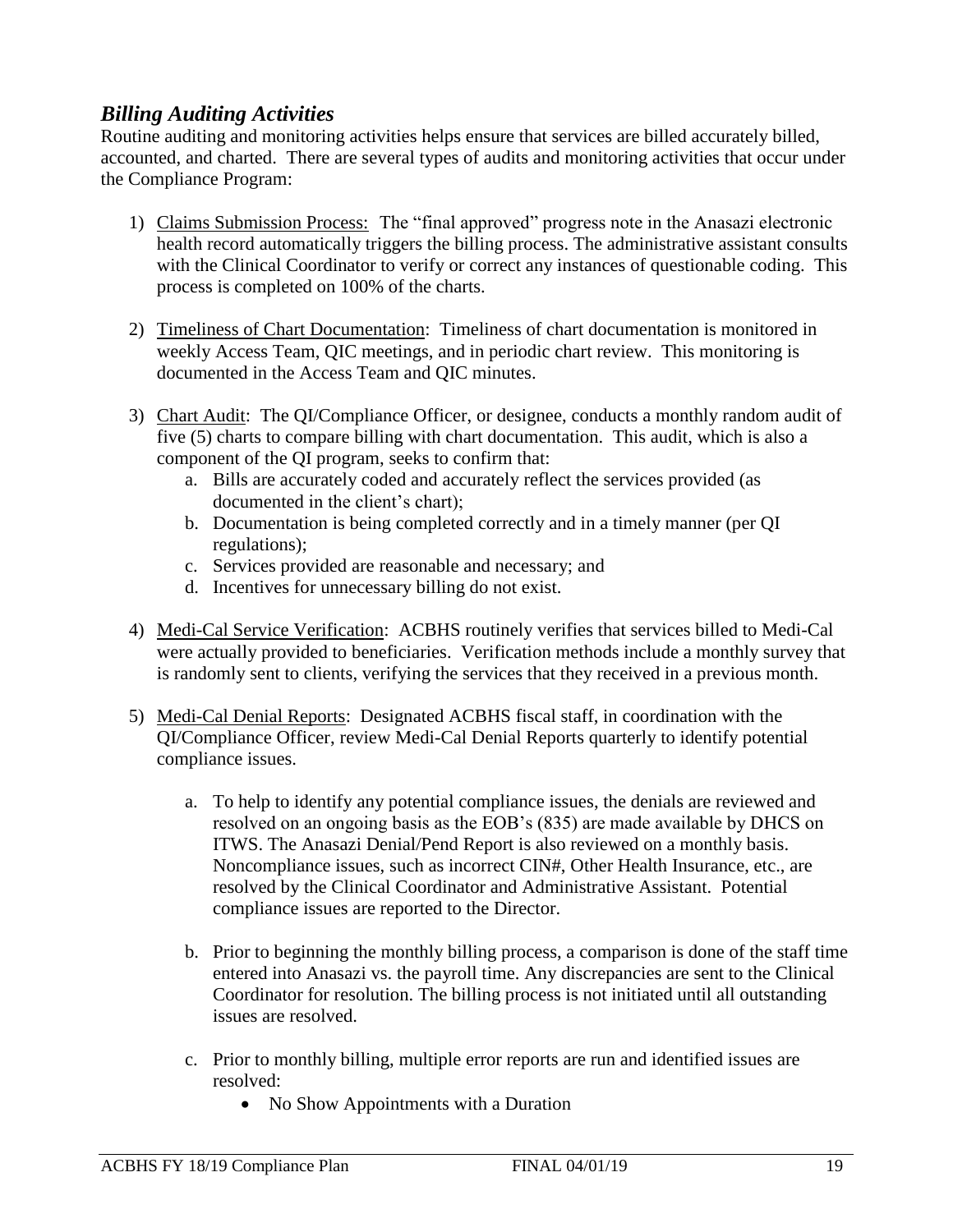- Kept Appointments with a Zero Duration
- Duplicate Services
- No Valid Diagnosis on Date of Service
- No Final/Approved Progress Note for Service
- Staff Credentials / NPI Numbers are verified
- Suspense Report is completed
- 6) System Level Monitoring: The Quality Improvement Committee (QIC) annually reviews data on service utilization, clients with high service utilization patterns, staff productivity, cost of services, and cost per client information. When available, service utilization and cost utilization data is analyzed and reviewed with data from other comparable counties.
	- a. An administrative assistant will provide data quarterly to the department on the number of clients, service utilization and cost and staff productivity.
- 7) Standards and Procedures Review: The policies and procedures are reviewed and evaluated annually by the QIC to determine if they are current and complete. If they are ineffective or outdated, they are updated to reflect changes in government regulations and standards.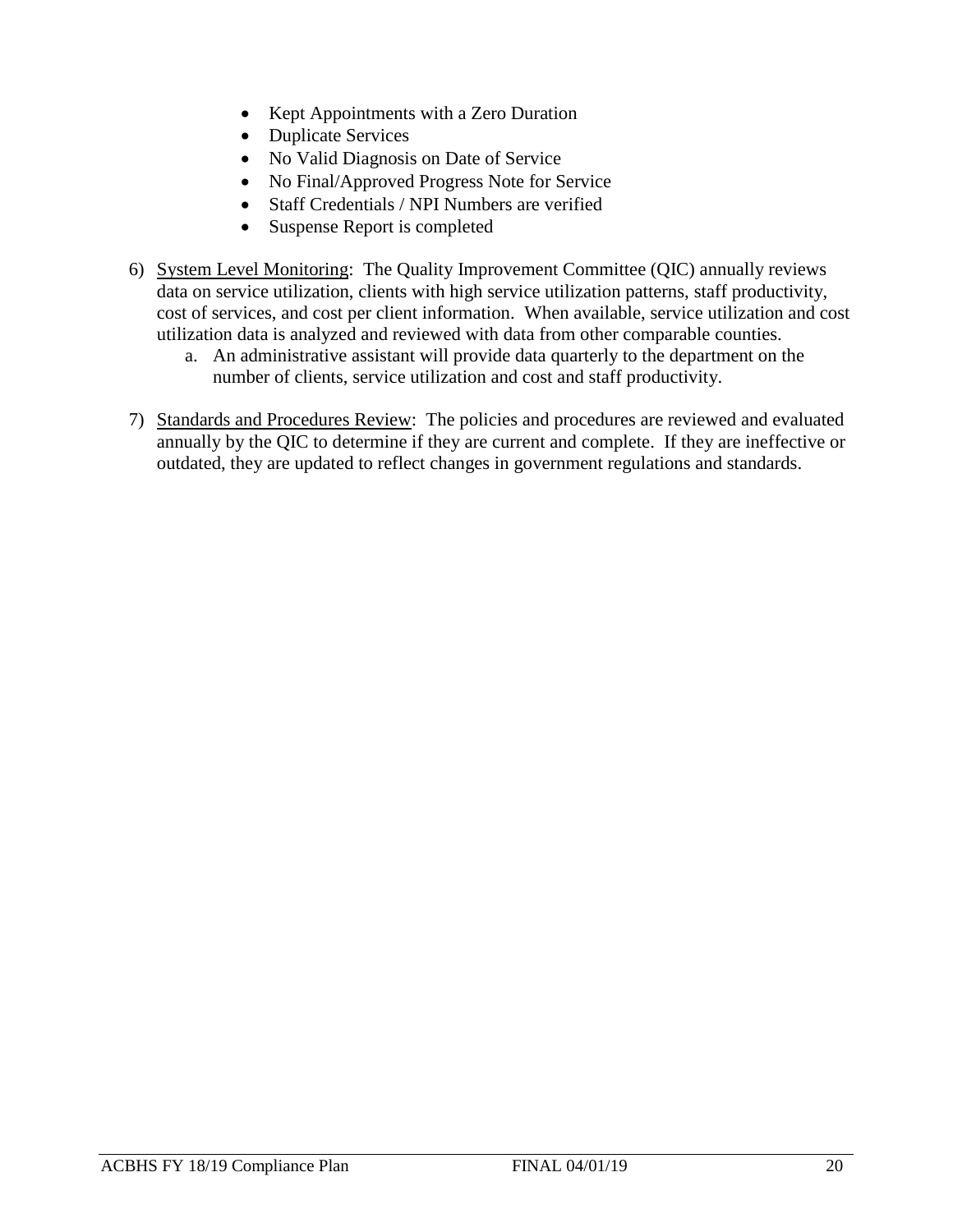# **Component V: Reporting Fraud, Waste, and Abuse**

ACBHS is committed to the success of the compliance process. An important component of the Compliance Program is to provide staff with effective lines of communication for reporting suspected fraudulent activity, as well as to provide access to compliance information when needed. This approach creates an open-door policy for reporting possible misconduct to the QI/Compliance Officer and evidences the commitment of ACBHS to successfully implement and monitor the Compliance Plan.

To ensure this communication standard, ACBHS has determined that the QI/Compliance Officer may be contacted directly by staff to report activity that may violate the ethical and legal standards and practices of the Compliance Program.

Staff are also encouraged to seek guidance from the QI/Compliance Officer if they are unsure about whether they are following the compliance policies and procedures correctly, if they need additional training, or if they have specific concerns or questions about the Compliance Program.

To promote meaningful and open communication, the Compliance Program includes the following:

- The requirement that staff report behavior that a reasonable person would, in good faith, believe to be erroneous or fraudulent.
- A confidential process for reporting erroneous or fraudulent behavior.
- A standard that a failure to report erroneous or fraudulent behavior is a violation of the compliance program.
- A simple procedure to process reports of erroneous or fraudulent behavior.
- A coordinated process between the compliance program and the fiscal department to synchronize billing and compliance activities to back out any erroneous claims.
- A confidential process that maintains the anonymity of the persons involved in the reported possible erroneous or fraudulent behavior and the person reporting the concern. However, there may be certain occasions when a person's identity may become known or may need to be revealed to aid the investigation or corrective action process.
- Standards that outline that there will be no retribution for reporting behavior that a reasonable person acting in good faith would have believed to be erroneous or fraudulent (protection for "whistleblowers").
- Policies and procedures that implement these standards in detail.

## *Reporting Suspected Violations*

- 1. Per federal regulations and ACBHS requirements, staff must report behavior that a reasonable person would, in good faith, believe to be erroneous or fraudulent. These activities may include, but are not limited to, the following:
	- Violations of standards surrounding coding and billing; medical necessity criteria; service documentation; signature requirements; and improper inducements, kickbacks, and self-referrals.
	- Violations of ethical standards as outlined in the ACBHS Code of Ethics.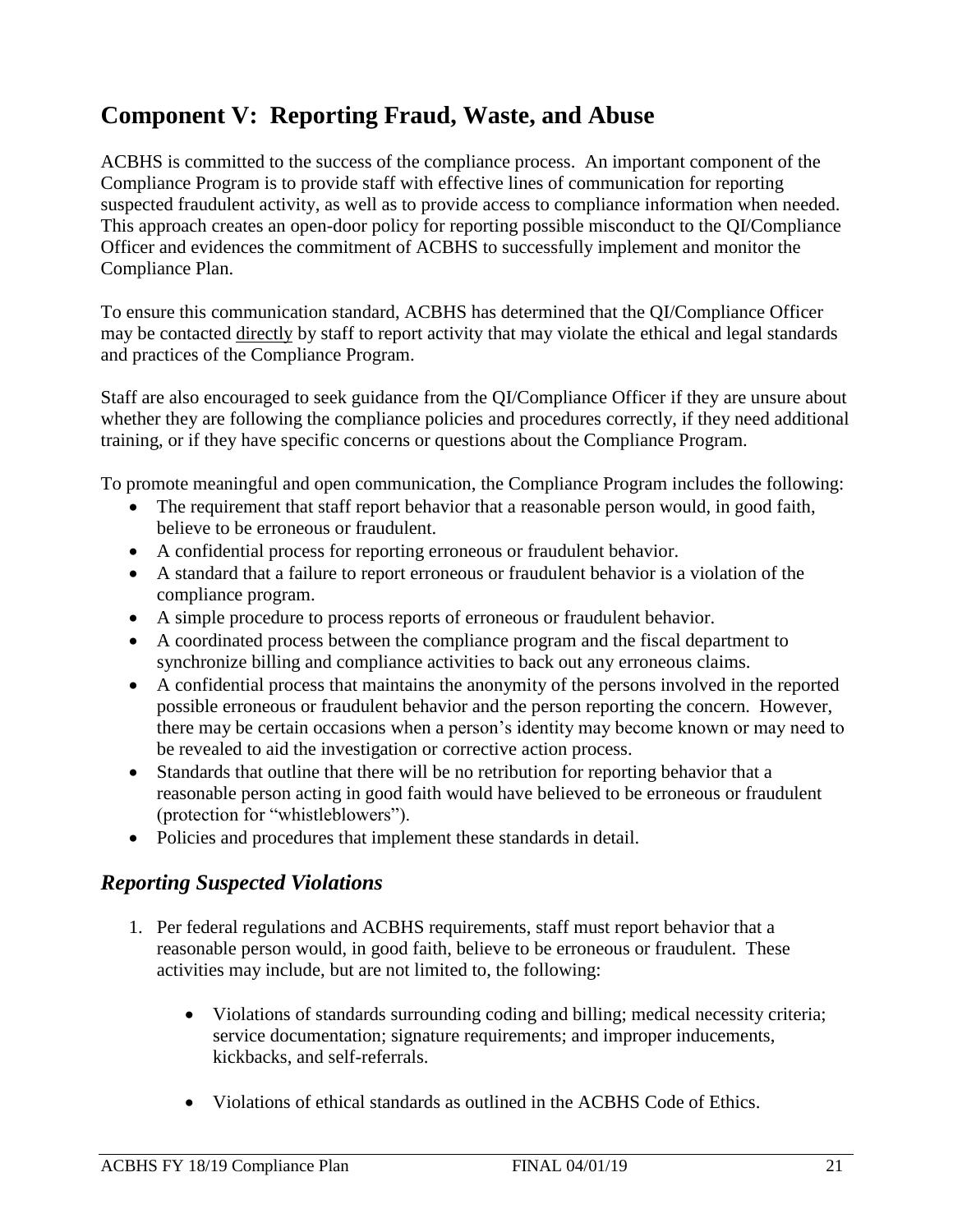- 2. Staff may report violations of the Compliance Program directly to the QI/Compliance Officer.
	- a. Staff may contact the QI/Compliance Officer directly at (530) 694-1328, nellis@alpinecountyca.gov.
	- b. Staff may also make a report via the ACBHS Compliance Hotline at (530) 721-1839.
- 3. Reports may be made anonymously.

## *Documenting Reports of Suspected Fraud, Waste, or Abuse*

Documentation of violation investigations and results is maintained by the QI/Compliance Officer in the Compliance Log.

- 1. Information from the Compliance Log is summarized and reviewed with the QIC.
- 2. Suggestions, feedback, and changes to the system from these meetings are documented in the Compliance Log.

#### *Non-Retaliation*

As evidence of commitment of ACBHS to this process, staff will not be subject to retaliation for reporting suspected misconduct or fraud.

#### *Confidentiality*

The QI/Compliance Officer maintains the anonymity of the persons involved in the reported suspected erroneous or fraudulent behavior and the person reporting the concern. However, there may be certain occasions when a person's identity may become known or may need to be revealed to aid the investigation or corrective action process.

## *County Reporting of Medi-Cal Fraud, Waste, or Abuse to DHCS*

If ACBHS identifies any potential fraud, waste, or abuse, ACBHS immediately reports the activity to the California Department of Health Care Services (DHCS) "Stop Medi-Cal Fraud" unit.

- ACBHS may contact DHCS via:
	- o The Stop Fraud hotline (1-800-822-6222); or
	- o The online complaint form at [http://www.dhcs.ca.gov/individuals/Pages/StopMedi-](http://www.dhcs.ca.gov/individuals/Pages/StopMedi-CalFraud.aspx)[CalFraud.aspx](http://www.dhcs.ca.gov/individuals/Pages/StopMedi-CalFraud.aspx) .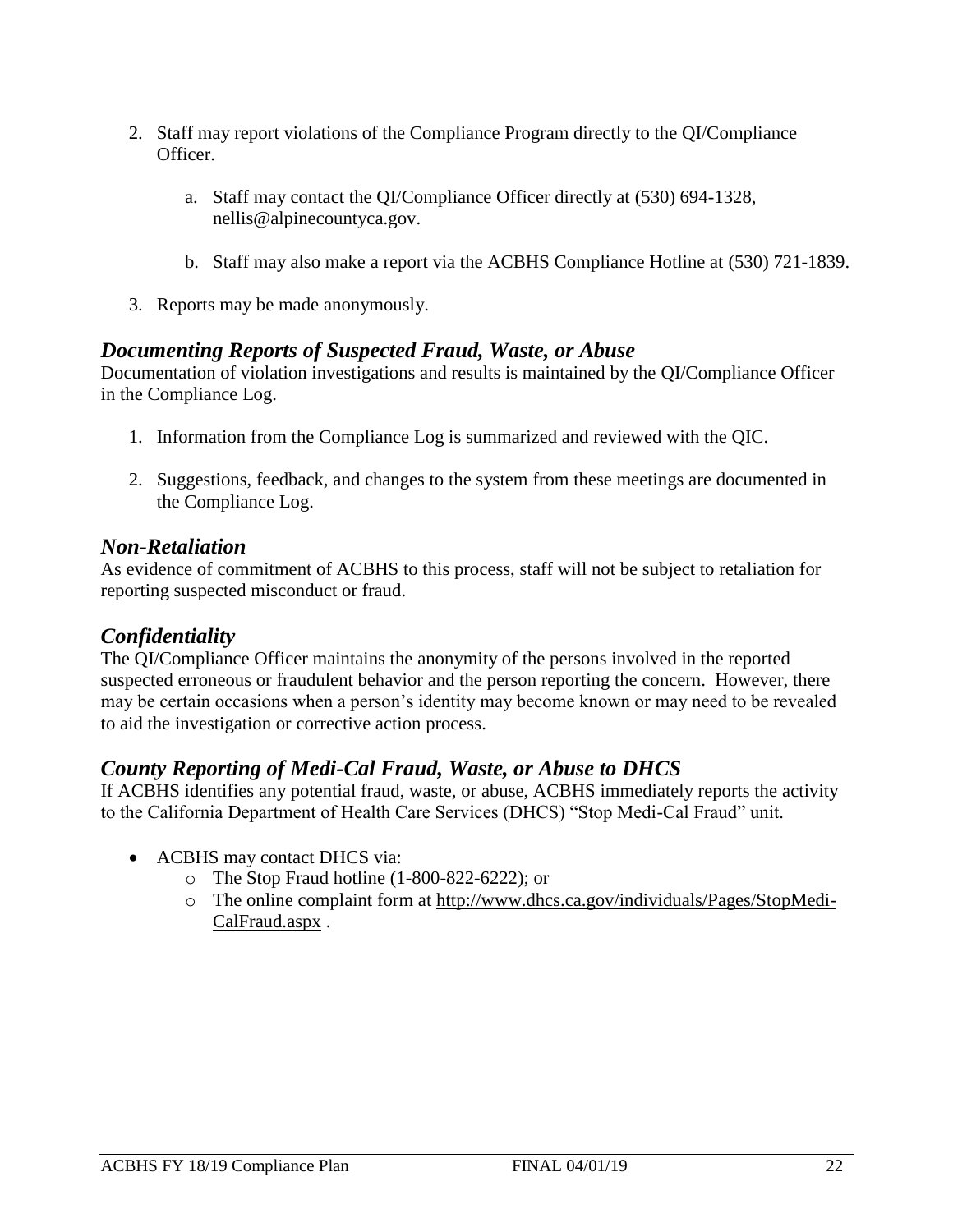# **Component VI: Investigations of Non-Compliance and Mitigation Efforts**

Upon receipt of a report or reasonable indications of suspected non-compliance, the QI/Compliance Officer will investigate the allegations to determine whether a significant violation of applicable law or the requirements of the Compliance Program has occurred. If so, a corrective action plan will be developed to correct and mitigate the compliance issue.

The QI/Compliance Officer may initiate an investigation of an alleged compliance violation based on information from one of several sources:

- Employee reports to the QI/Compliance Officer or a supervisor/manager
- Routine audits and self-assessments
- Monitoring activities that may detect such warning indicators as the number and/or types of claim rejections, challenges to medical necessity, and/or high volumes of unusual charge or payment adjustment transactions

If an investigation yields valid evidence of non-compliance, the QI/Compliance Officer, in coordination with the Leadership Team and the QIC, will develop a plan of correction to address the violation. As determined by the type of violation, the corrective action may include:

- Development of internal changes in policies, procedures, and/or the Compliance Program;
- Re-training of staff;
- Internal discipline of staff;
- The prompt return of any overpayments;
- Reporting the incident to the appropriate federal department;
- Referral to law enforcement authorities; and/or
- Other corrective actions as deemed necessary.

Subsequent investigations may be conducted to determine if corrective action has been followed by the appropriate staff member(s). If the subsequent investigation indicates that corrective action was not taken, staff may be subject to disciplinary action and/or the case may be sent to the federal Office of the Inspector General to be reviewed for possible civil and criminal action.

# *Feedback to Staff*

It is the responsibility of ACBHS to advise staff of audit findings and inform staff of the corrective actions needed. The QI/Compliance Officer, in coordination with designated clinical staff, will provide feedback and guidance to staff.

Staff who have been informed of non-covered services or practices, but continue to bill for them, or staff whose claims must consistently be reviewed because of repeated over-utilization or other abuse practices, could be subjected to administrative actions. These actions include suspension from participation in the Medi-Cal/Medicare programs and assessment of a civil monetary penalty. This penalty could be an amount up to \$10,000 for each false or improper item or service claimed and an additional assessment of up to three times the amount falsely claimed.

Subsequent audits are conducted to determine if corrective action has been taken. If the subsequent audit indicates that corrective action was not taken or the magnitude of the non-compliance issue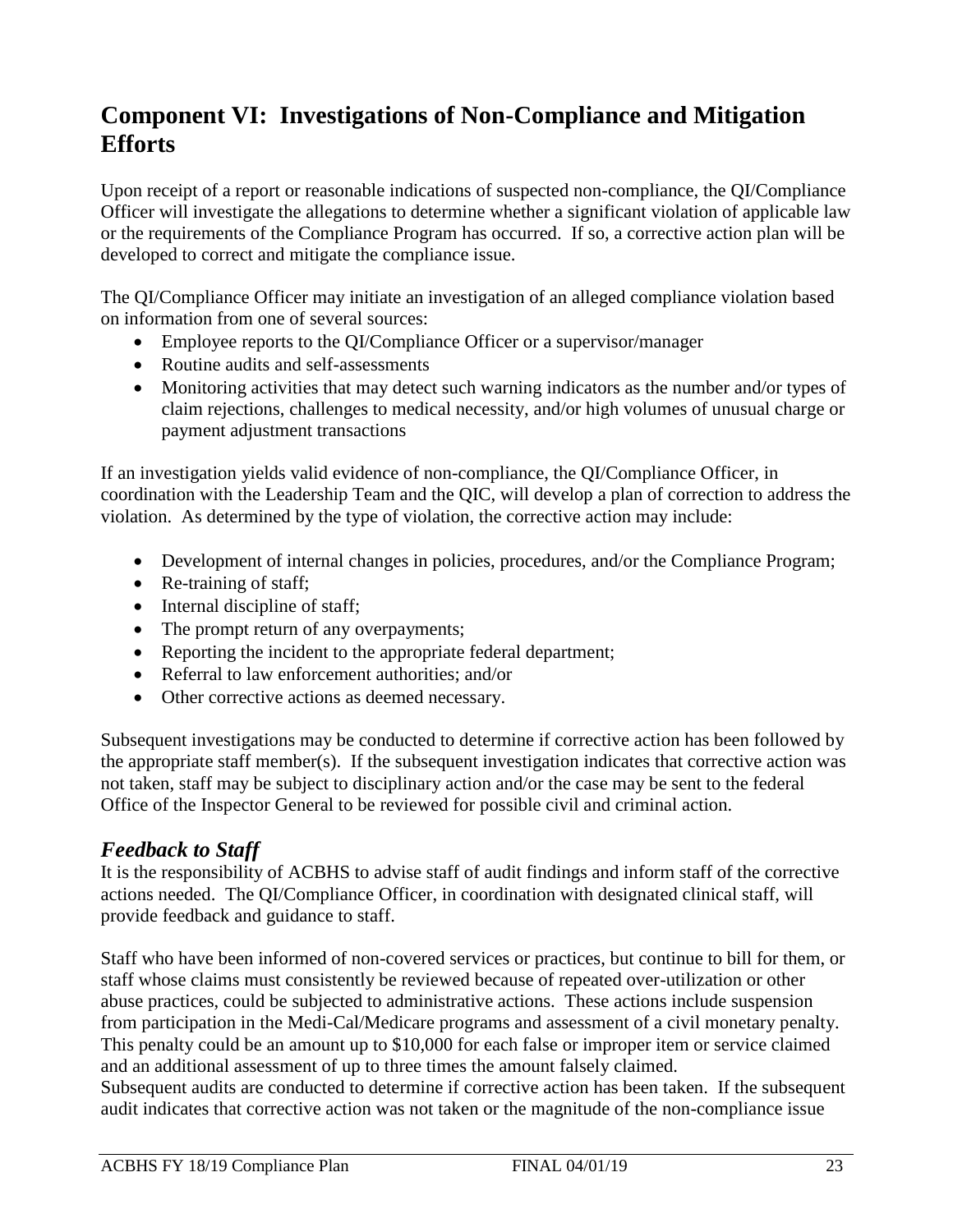cannot be remedied through a plan of correction, the case may be sent to the federal Office of the Inspector General to be reviewed for possible civil and criminal action.

Health care professionals convicted of program-related crimes after December 4, 1980, will be suspended from participation in the Medi-Cal/Medicare programs.

#### **Office of Inspector General Notes:**

According to the Healthcare Disclosure Statute, a provider can be prosecuted for his or her failure to disclose a known overpayment to the Medicare carrier even if the payment was not fraudulently obtained. Overpayments or errors that are not believed to be fraudulent should be reported directly to the entity responsible for handling those claims. However, fraudulent claims that have occurred in a provider's own organization can be disclosed to the OIG through its Provider Self-Disclosure Protocol. Instructions on how to submit a voluntary disclosure under this protocol can be downloaded from the OIG's website at [http://oig.hhs.gov/.](http://oig.hhs.gov/) The OIG points out that providers may want to consult an attorney prior to disclosing information.

NOTE: Although voluntarily disclosing fraud and abuse does not preclude prosecution, the OIG considers the act of doing so a "mitigating factor in [its] recommendations to prosecuting agencies." Expect closer scrutiny by the government if there is a refund or a large overpayment. A May 2000 program memorandum from HHS to intermediaries and carriers indicated that any repayment equal to or greater than 20 percent of a Plan's total annual Medi-Cal/Medicare payments would prompt further inquiry.

The Compliance Plan should require that detected misconduct be corrected promptly. Although the final OIG guidance didn't specify a timeframe, the draft guidance suggested that misconduct be corrected within 90 days of detection. The program should also provide for an internal investigation of all reported violations. When problems are detected, determine whether a flaw in the compliance program failed to anticipate the problem or whether the program's self-policing procedures failed to prevent the violation.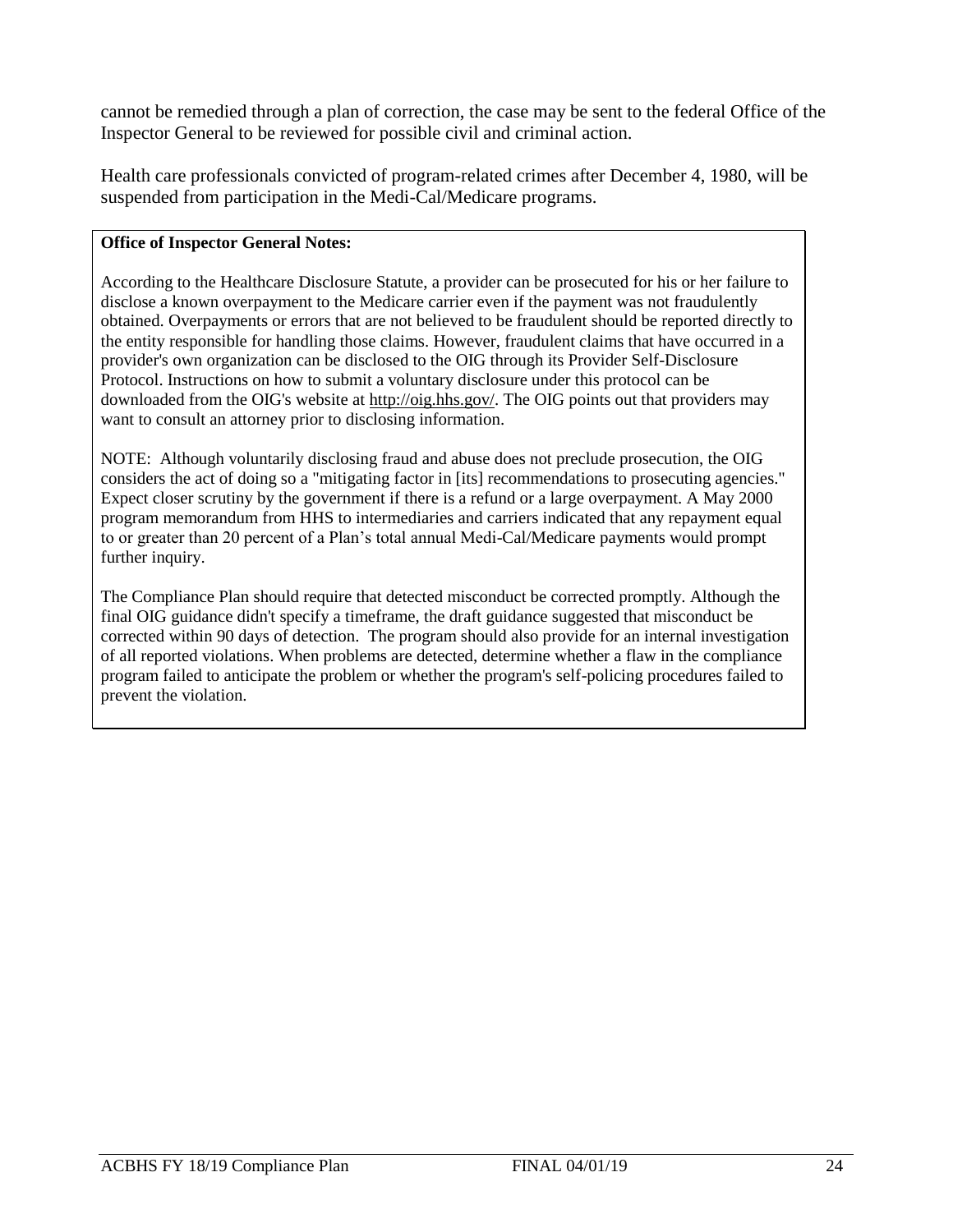# **Component VII: Disciplinary Standards**

If an investigation yields valid evidence of non-compliance, the QI/Compliance Officer, in coordination with the Leadership Team and the QIC, will develop a plan of correction to address the violation, which may include disciplinary action for staff.

The range of disciplinary actions that may be taken follow the Memorandum of Understanding with the Alpine County Employee's Association Miscellaneous Bargaining Unit.

#### **Office of Inspector General Notes:**

The OIG recommends that a Mental Health Plan's enforcement and disciplinary mechanisms ensure that violations of the compliance policies will result in consistent and appropriate sanctions, including the possibility of termination. At the same time, OIG advises that the Mental Health Plan's enforcement and disciplinary procedures be flexible enough to account for mitigating or aggravating circumstances. The procedures might also stipulate that individuals who fail to detect or report violations of the compliance program may also be subject to discipline. Disciplinary actions could include: Warnings (oral); reprimands (written); probation; demotion; temporary suspension; termination; restitution of damages; and referral for criminal prosecution. Inclusion of disciplinary guidelines in in-house training and procedure manuals is sufficient to meet the "well publicized" standard of this element.

OIG suggests that any communication resulting in the finding of non-compliant conduct be documented in the Compliance Log by including the date of incident, name of the reporting party, name of the person responsible for taking action, and the follow-up action taken. Another suggestion is for counties to conduct checks to make sure all current and potential practice employees are not listed on the OIG or GSA lists of individuals excluded from participation in Federal health care or Government procurement programs.

The Office of Inspector General's (OIG) List of Excluded Individuals/Entities (LEIE) provides information to health care providers, patients, and others regarding individuals and entities that are excluded from participation in Medicare, Medicaid, and other Federal health care programs. Information is readily available to users in two formats on over 18,000 individuals and entities currently excluded from program participation through action taken by the OIG.

The on-line searchable database allows users to obtain information regarding excluded individuals and entities sorted by 1) the legal bases for exclusions; 2) the types of individuals and entities excluded by the OIG; and 3) the States where excluded individuals reside or entities do business. In addition, users may query the database in order to ascertain whether a particular individual or entity is currently excluded from program participation by submitting pertinent information regarding the subject. Users may obtain data sorted by name, profession or specialty, city, state, zip code, or sanction type. Users may input information in any of these fields and will receive a list of currently excluded individuals and entities, which meet the criteria entered.

In addition to the on-line searchable database, the OIG provides information on excluded individuals and entities in a downloadable database file format, which allows users to download the data to their personal computers and either set up their own databases or combine it with their existing data. Monthly exclusion supplements to the downloadable database file are posted on the OIG web site, as will separate files containing individuals and entities that have been reinstated each month.

OIG Web address: <https://oig.hhs.gov/>